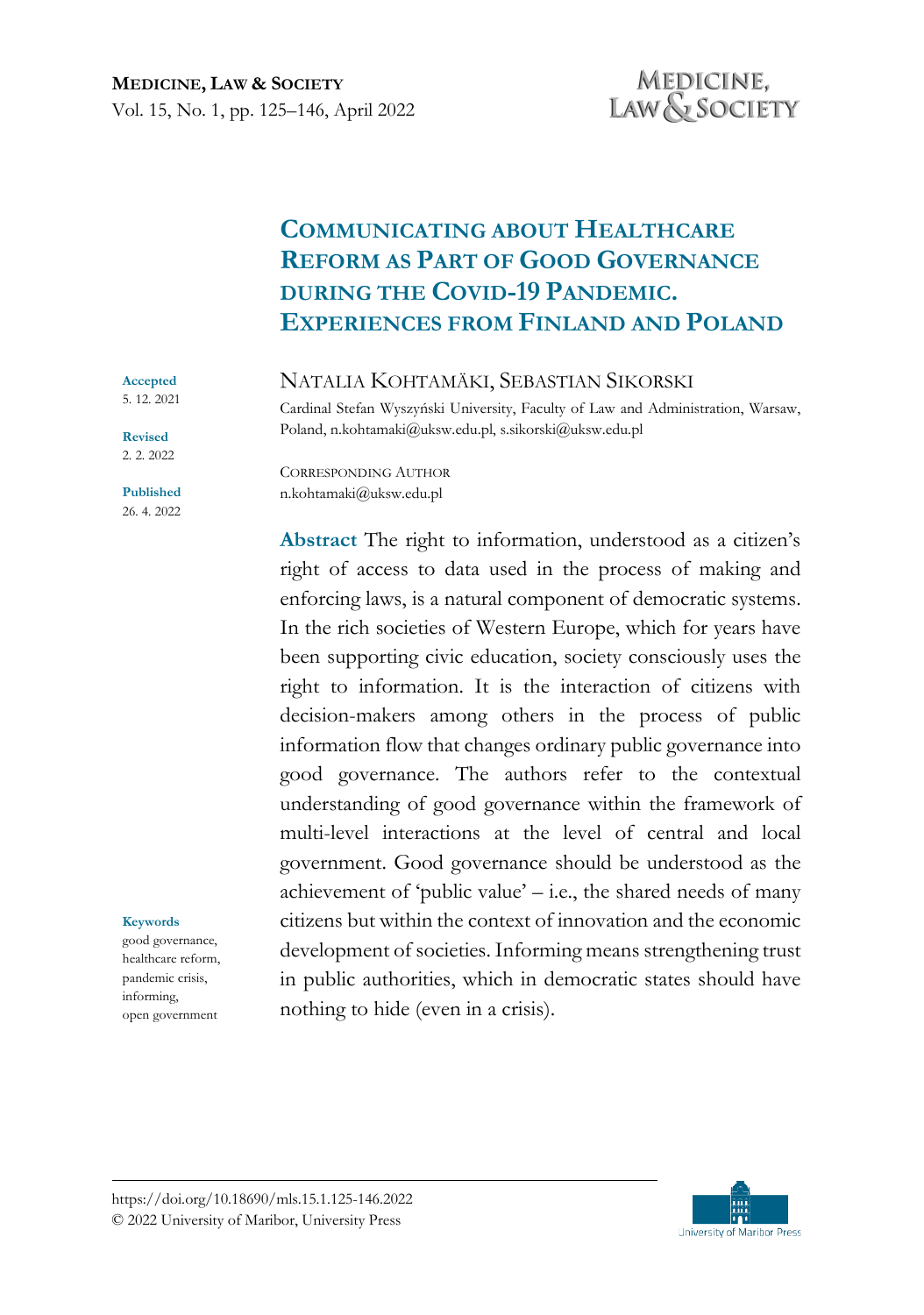# **1 Introduction**

### **1.1 The Evolution of Public Governance**

A term from management sciences and in administration sciences has also been used for years in legal scholarship – 'good governance'. This expression comes up not only in academic discussions, but also in public discourse, especially in the context of modernizing central and local administration. 'Good governance' has become so commonplace that theoretical issues related to understanding what it means no longer evoke as much interest as they did even only a few years ago (for example Möllers, 2006, pp. 313-336; Seckelmann, 2007, pp. 30-40; Nanda, 2006, pp. 269 ff.; Esty, 2006, pp. 1490 ff.).

However, people's understanding of this concept has changed, mainly for one basic reason. The idea of 'good governance' – governance that is effective, efficient, thoughtful, and responsive to the needs of citizens – is not only a laudable goal of policymakers shaping administrative structures in various public sectors, but more importantly, in the current situation related to the Covid-19 pandemic, it is often the foundation of reforms for improving existing arrangements in the public service (Țiclău, Hințea & Andrianu, 2020).

To 'improve' governance, various shortcomings must be removed, and these are particularly glaring in times of crisis. The pandemic crisis is just one example among many of the particular legitimacy gained by reforms that under more stable circumstances would not be carried out as quickly and comprehensively as they are in a difficult situation that requires dynamic, extraordinary solutions. A crisis accelerates socio-economic changes that would normally occur much more slowly, and usually with certain regularities conditioned by economic cycles and changes of a demographic nature (Schelkle, 2012; Peters, 2021, pp. 9 ff.).

There are three main elements most often considered when discussing changes in public governance mechanisms (European Social Fund, 2014; Szumowski, 2016; Gisselquist, 2012).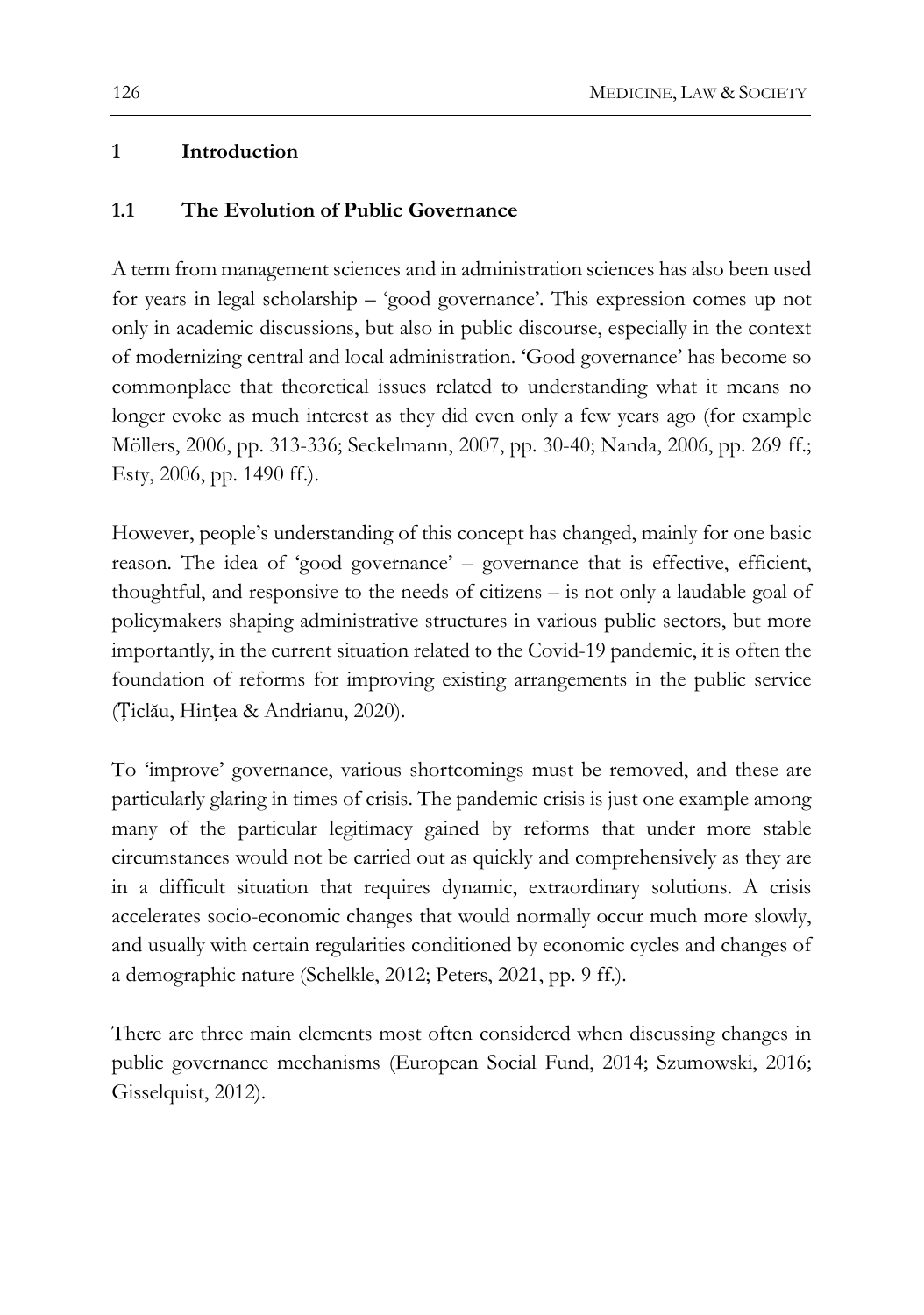Firstly, the level of citizen awareness. With the development of tools of communication, an increasing amount of information is reaching many social groups at an ever-faster pace. Citizens are therefore increasingly aware not only of their rights, but also of the opportunities that a modern democratic state under the rule of law should offer. This increasing level of knowledge among citizens directly relates to the increasing proportion of people with secondary and higher education in the societies of developed countries, including all the EU Member States. Increased knowledge and easier access to information is causing societies to demand certain changes in the public sector through various means of participation in the decision-making process. Public awareness varies across the EU Member States. It is generally assumed to be higher in the so-called 'old democracies', which include the countries of Western Europe (Perrin & Gillis, 2019).

Secondly, the development of technology has made it possible for both bodies of the public administration and citizens to participate in various public tasks in a dynamic, almost instantaneous way. In digitalized societies, where high-speed broadband Internet access is guaranteed or actively supported by the public authorities, most public administrative services, especially those of particular importance for citizens such as healthcare, can be provided electronically. A good example can be found in the Nordic countries, including Finland, where instruments to control the development of broadband networks have been in place now for decades (Ministry of Transport and Communications, 2018). Innovation, understood as a part of the identity of Nordic societies, is primarily of functional importance. Societies are supposed to develop in a balanced, rational way, with the broadest possible state support in various spheres of social life. Technological development is supposed to facilitate communication and the fulfillment of various needs of citizens. Access to modern technologies guaranteed to all, regardless of social status, earnings, education, or place of residence is to be provided in parallel with processes that strengthen institutional and administrative capacity, reduce the administrative burden, and improve the quality of legislation. These processes serve to foster economic growth and employment (European Social Fund, 2014, p. 4; Chaminade & Lundvall, 2019).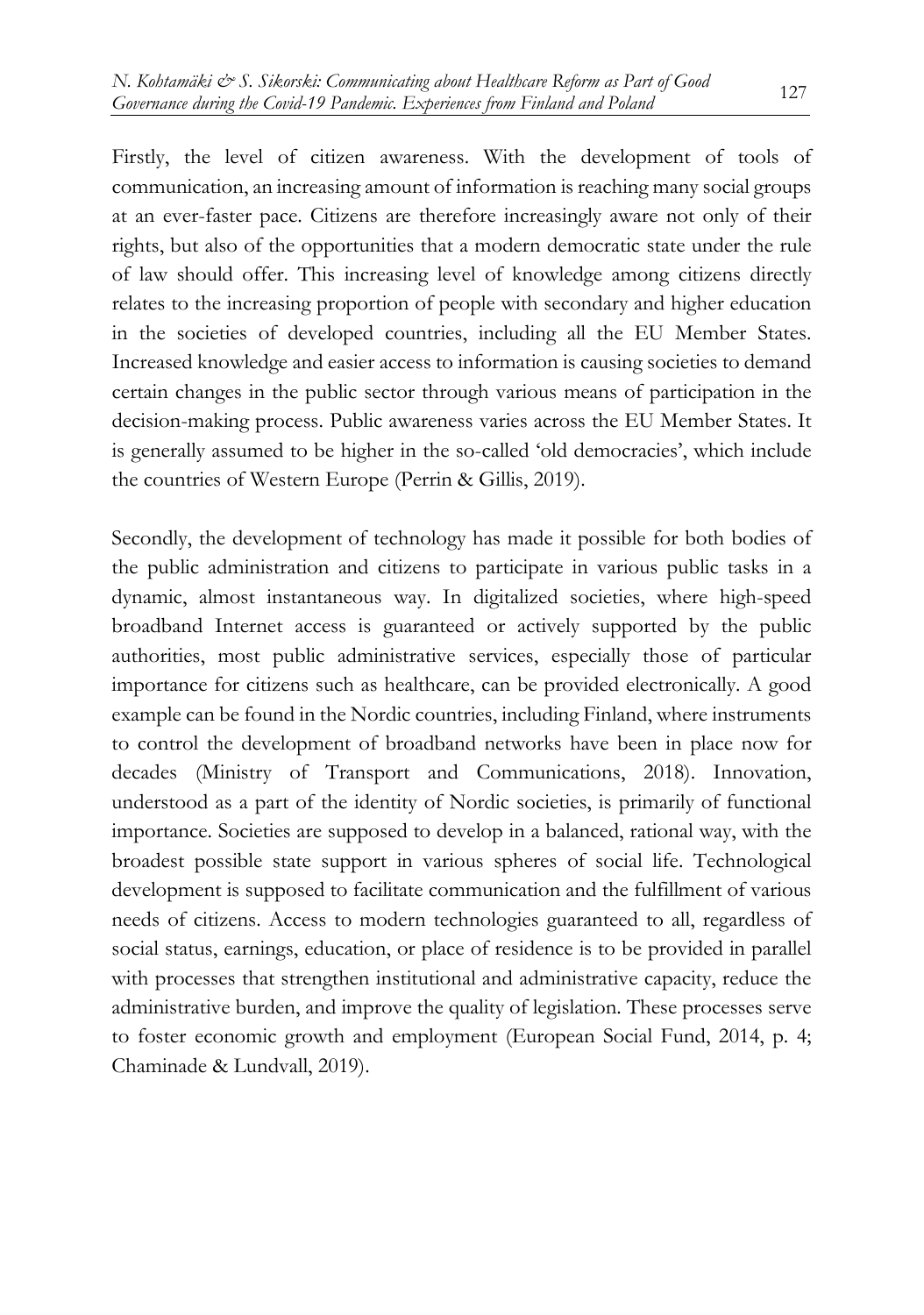Thirdly, we can observe the increasing influence of international organizations. They inspire specific institutional and regulatory changes in the context of public governance in their member states. Through soft mechanisms of influence, such as white papers, recommendations, guidelines, codes of good practice and rule books, international institutions, including the Organization for Economic Co-operation and Development (hereinafter OECD), the European Union, the World Trade Organization, the World Health Organization and the World Bank, exert indirect influence not only over specific legislative intentions of member states, but increasingly over administrative bodies and specific practices of theirs as well (Abbott & Snidal, 2000, pp. 434-447; Aman, 2001, pp. 379 ff.; Kwiatkowski, 2017, pp. 95-100). These influences are particularly important in the case of countries in transition or developing countries that are looking for regulatory models for their public administration. Such countries can be found in Central and Eastern Europe, including Poland, whose development in the last twenty years has been largely conditioned by guidelines formulated by international organizations. This is particularly evident within the integrated EU administration, which has intensively affected the development of good practices and institutional structures in specific sectors, such as the marketing of pharmaceuticals and the synchronization of regulations on the use of specific medical products (Nolen & Stockebrandt, 2021; Hofmann & Türk, 2007, pp. 253-260).

# **1.2 Good Governance as Part of Public Governance: The Role of Public Communication**

The main goal of this article is to analyze two completely different ways of informing the public about health reform: the Finnish and Polish models (in another context, see also the comparison of Radzik-Maruszak, Haveri & Pawłowska, 2020, pp. 86 ff.). These examples were chosen deliberately. For many years, Finland has been at the top of many rankings on transparency in the decision-making process, public trust in the state, the implementation of the rule of law by state authorities, and speed in responding to public demand at different levels of governance from central administration to local administration (eg. Jungerstam & Wentjärvi, 2019). Finland follows the century-old tradition of the Nordic welfare states, such as Sweden and Denmark, which have become models for developing decision-making chains and social ties involving broad participation of all interested stakeholders. The Nordic model has been adopted by many other countries, and has also inspired solutions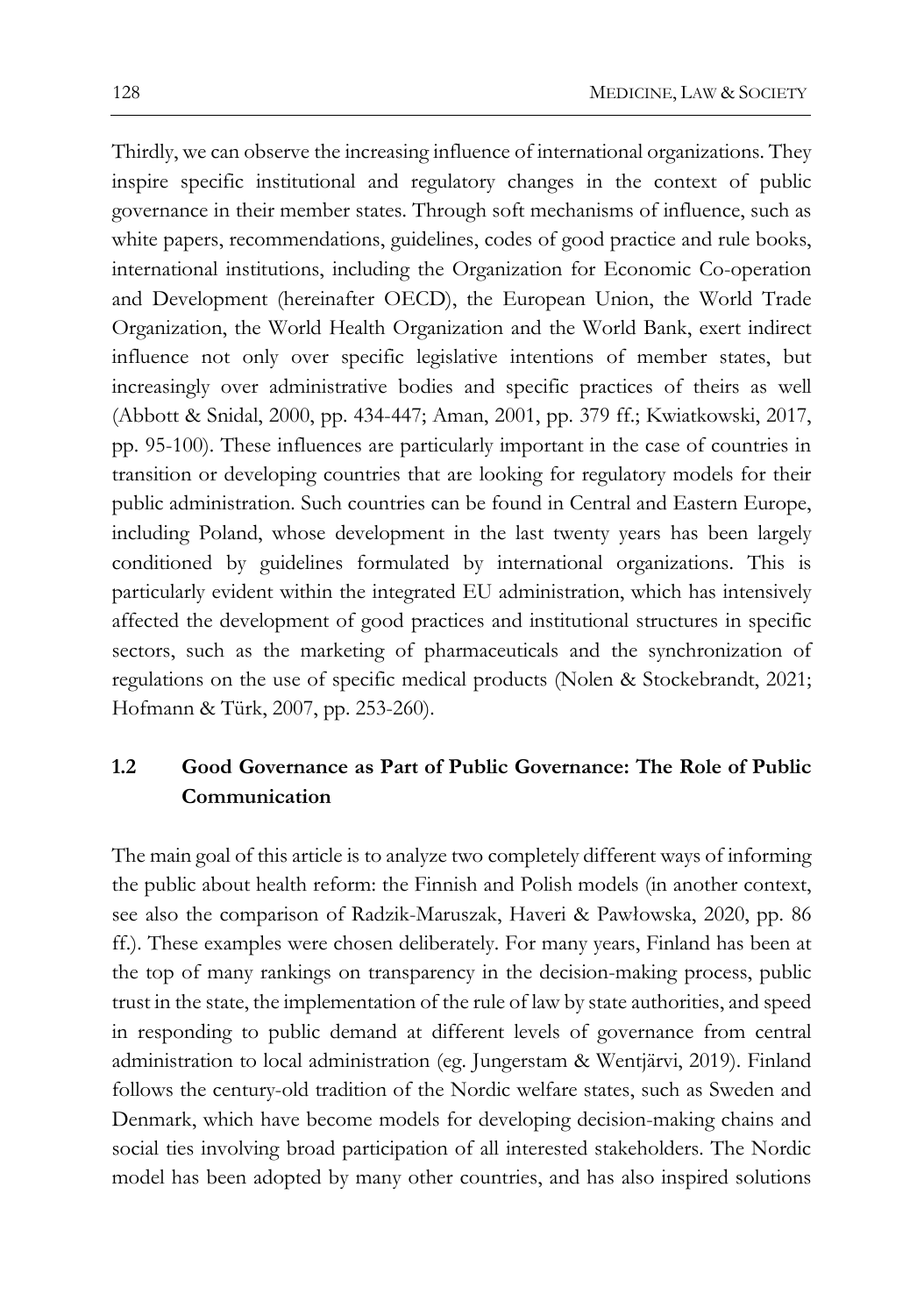within international organizations, including the EU system (Gassen & Maurer, 2006; Hellman, Marjukka & Alanko, 2017, pp. 9-15).

Poland, on the other hand, is a country still undergoing social and economic transformation, which is a result of the country's history and its dependence on socialist solutions during the Cold War conflict (Wisła et al., 2020, pp. 41-57; Petrova & Aydin-Düzgit, 2021). It takes many decades to break away from 'old' habits and develop new participatory solutions. The need for intergenerational exchange is often mentioned in this context. The problem does not lie in formalizing the principles of good governance in specific normative acts; rather, it stems from certain established informal practices that result from long-standing habits. An additional element indicated by sociologists in this context is social 'immaturity', which means that citizens remain passive, i.e., for the most part they do not take an active interest in the activities of public administration bodies where these do not concern them directly. In this context, the general level connected with reforming certain sectors of public administration is interesting for specialists. Only a small percentage of 'ordinary' citizens are willing to participate in the consultation process (Doktór, 2010, pp. 18 ff.; Misztal, 1993, pp. 459-465).

Importantly, strong lines of communication between public authorities and citizens forms the foundation of good governance. The right to information is one of the basic rights of citizens guaranteed by the constitutional systems of most liberal democracies, including Finland and Poland. The right to information includes a right to seek, receive and impart information and ideas from the public authorities (Bhat, 2015, p. 185). Access to information, provided in a systematic, readable, understandable, and complete manner, is one of the elements that helps guarantee the development of civil society. Based on the principle of feedback, it also ensures growing public awareness and an evolution towards a 'mature', active society (Taylor, 2014; Rosell et al., 1984, pp. 12-27).

In the law-making process, information is one of the basic elements of holding the executive branch accountable. It constitutes a control mechanism by helping to expose what decision-makers' intentions are. Information is constituent element of legitimizing public administration. Good governance, as a kind of ideal concept of public services, assumes a way of governing that is (1) responsible, (2) accountable to citizens, (3) transparent, (4) inclusive, in that citizens take part in decision-making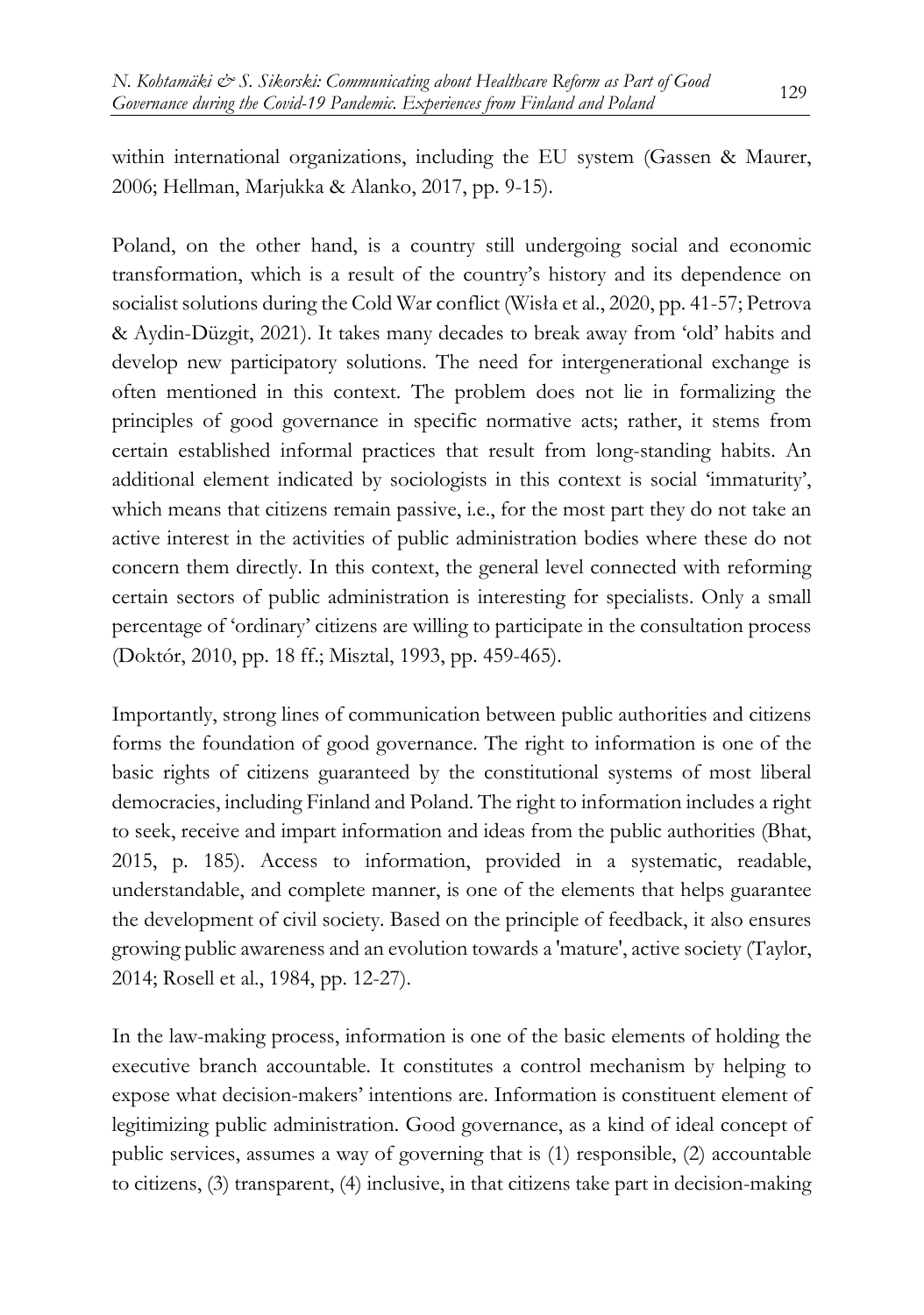processes, (5) able to provide for sustainable development and ensure the principles of social justice (Munshi, 2004, pp. 33 ff.; Davaney, 2016). Good governance is inextricably linked to the concept of the rule of law. The law should be made in an open, transparent, and readable way for citizens. It should also be stable, that is, it should guarantee that citizens can safely go about their business within a system of state administration that is efficient and coherent. Communication plays a key role in all these dimensions of good governance (Grzeszczak, 2015, pp. 450-452; Joerges, 2002, pp. 10ff.).

#### **1.3 Research Methods**

The present analysis is of a legal-administrative nature. The main research method is therefore the formal-dogmatic method characteristic for legal sciences. It is supplemented by an empirical study of materials provided by the central administrations of the countries under study; these are mainly government materials (ministries of health) that, in accordance with the definition of good governance, should be publicly available for the purposes of making a comparative analysis of the solutions used in the two countries. We considered materials published on websites as of January 2020, and we supplemented the Polish information research with materials made available to the authors of the text by organizations of local government representatives. This was necessitated by the scant information made available by the Polish Ministry of Health.

The methods used in this study are within the functional approach (according to the typology introduced by Marsh and Stoker, 2010) and include comparative methods (a compilation of information proposed by the central governments), a normative approach (including an analysis of reform programmes), and a functional approach (concerning decision analysis and an explanation of the interrelations between different elements of governmental processes).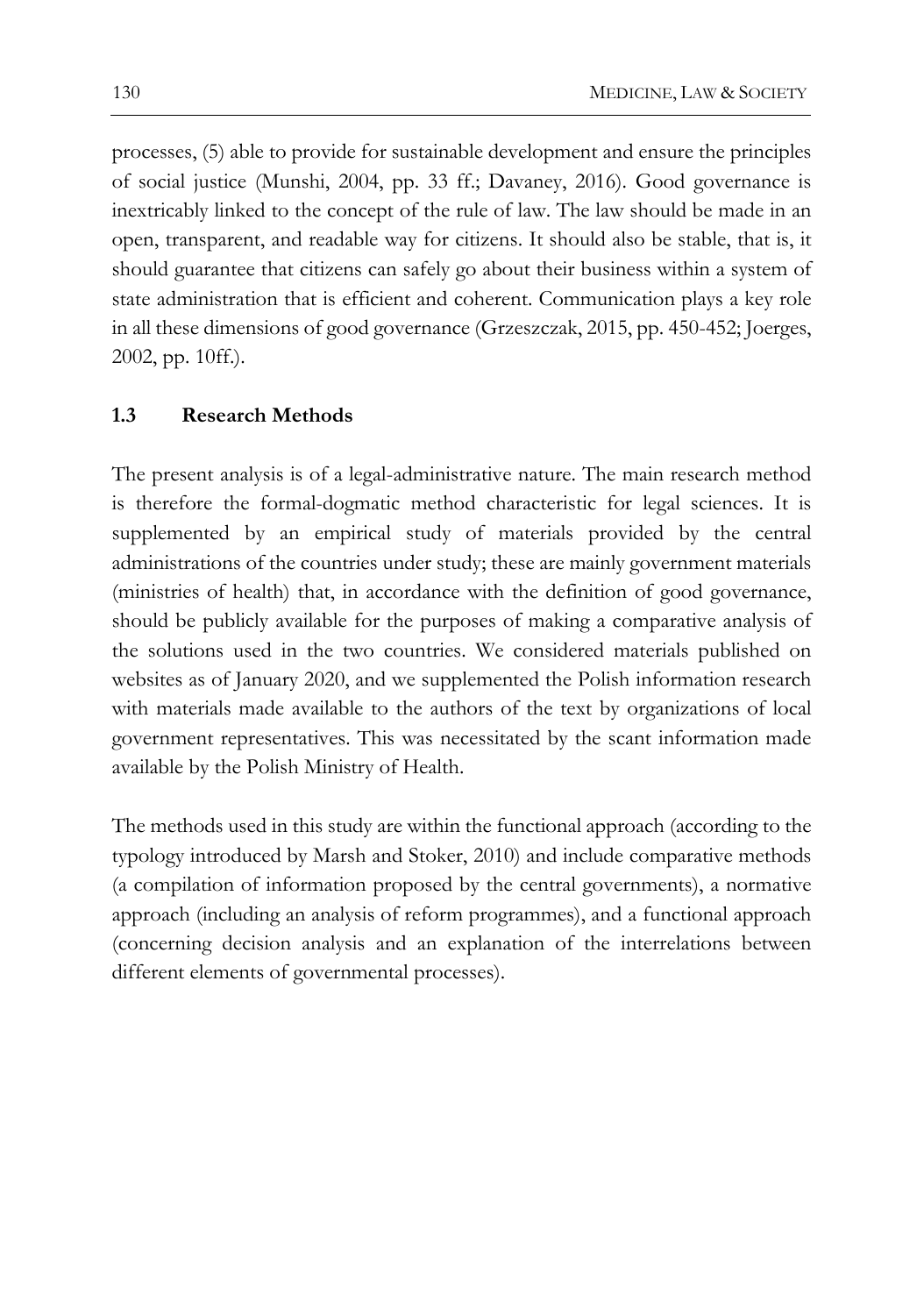# **2 Case Study: Finland**

# **2.1 Background Considerations**

Finland, within the administrative culture, has developed what is known as a consensual model of decision-making (Sjöblom, 2011). This model has been present in its mature form since the 1960s, when Finland experienced an intensive economic development and joined the group of wealthy welfare states, catching up with the other Nordic countries, most notably Sweden.

Previously, Finland's model of governance and political decision-making had been described as adversarial. Both variants stem from specific cultural characteristics rooted in the Protestant religion, which fosters an individualistic ethos within the culture of organizing social relations. The idea is that an individual's achievements are the result of his or her qualities, talents, and efforts. At the core of individualistic culture are free will and self-development, which are in line with the ideas developed in the legal states of modern liberal democracies which are supposed to function on the basis of what is known as open government, i.e., with the active participation of members of society (more on this later) (Bieleń, 2013, pp. 106-108).

Social affiliations, i.e., functioning within different social groups, including local communities, for which in Finland the primary reference point is the municipality (Fin. *kunta*), depend solely on the personal choices of each citizen. Equality is especially valued within this type of culture. Nordic egalitarianism, also present in Finnish administrative culture, has almost grown into a myth (Bendixen et al., 2018).

This model is the result of historical experience and the evolution of Finnish public administration, which has its roots in Swedish models and, in connection with Finland's integration in the Russian empire in 1809, Russian models. The Tsarist period in Finland did not retard the development of administrative structures. On the contrary, not only were the well-functioning institutions of administrative law introduced earlier by the Swedish authorities preserved, but also, gradually, from the mid-19th century onward, free market mechanisms were introduced, and society, including the mechanisms of governance, was liberalized in a broad sense. Finns believe that Tsar Alexander II contributed significantly to the modernization of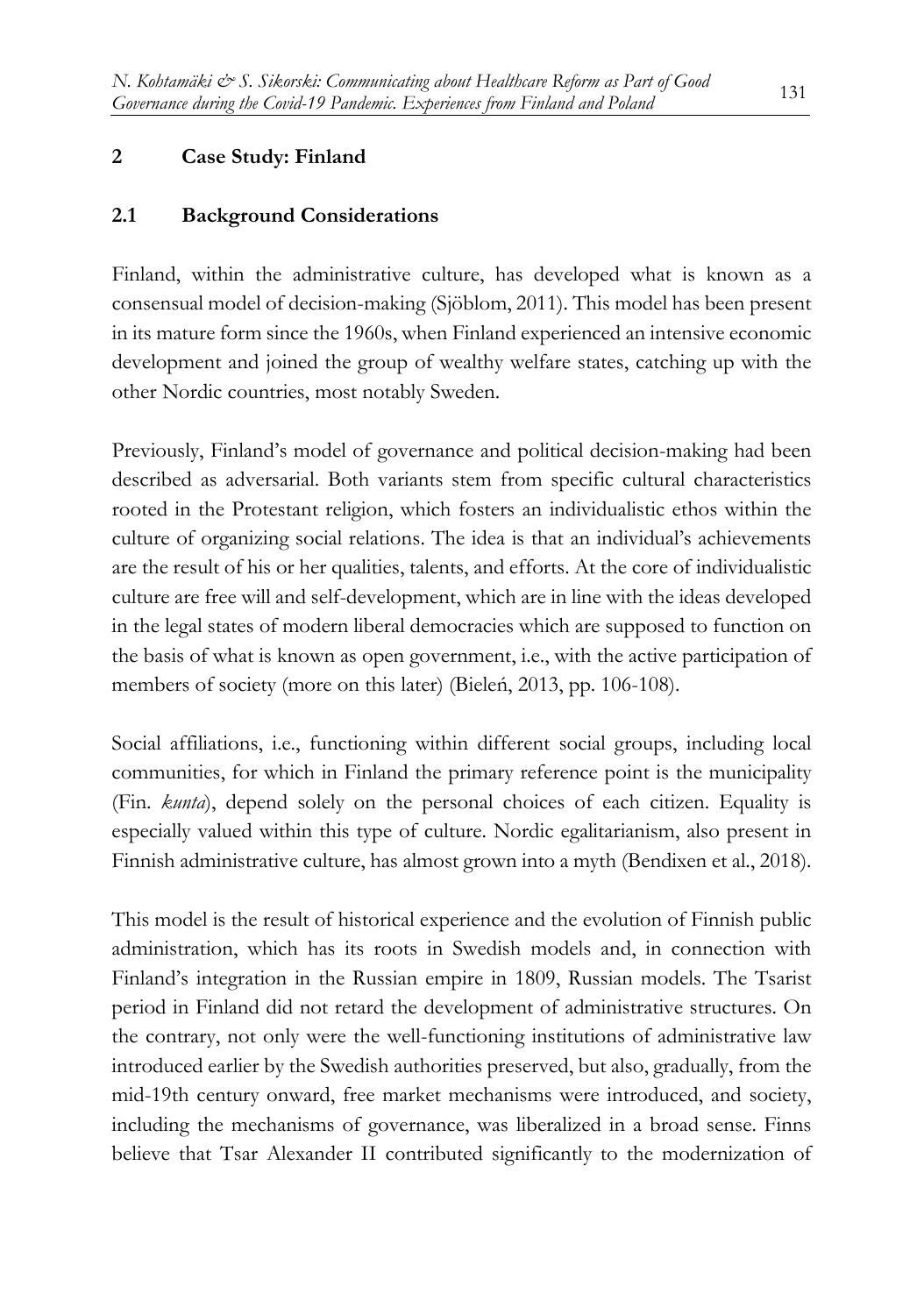Finnish administration, and brought capitalism to Finland (Temmes & Salminen, 1999, pp. 7 ff.).

While in terms of broad cultural influences – including administrative and legal culture – Finland belongs to the group of Nordic countries and is similar to them in many respects, Finland's administrative structure has certain characteristics that differ from those of the other Nordic countries. These include, firstly, the lack of strongly developed 'real regions' which exist in other parts of Europe (e.g., Germany or France) and secondly, a specific administrative division, which, until the SOTE reform, that is, a reform changing the organization of public health care, social welfare and rescue services, did not include an intermediate level of government (only central and local administration, unlike Sweden, Norway, and Denmark). Finland was a decentralized state thanks to the strong role of local government in the form of municipalities, but with its two-tier structure of government it was considered by some to be a 'highly centralized, unitary state' compared with the other countries in the region (Niemivuo, 1991, pp. 39-42; Rizzo, 2006). A characteristic feature of this Finnish unitarianism is the unique status of the autonomous, demilitarized Åland islands, which enjoy wide-ranging law-making powers (Hepburn, 2014, pp. 470-480).

#### **2.2 The SOTE Reform**

Finland has been in the process of reforming its administrative system for several years. The apogee of this process has been in the pandemic period i.e., 2020-2021. Plans for changing the administrative structure had been in progress for about seven years, with the intention that full implementation would be possible in early 2021 (Kela's Information, 2019). The development and implementation of the new system was prolonged due to subsequent changes in government and the outbreak of the COVID-19 pandemic. Finland was inspired to institute these reforms by changes introduced in Sweden in 2010, where, among other things, that the new strategy was for 'public money [to] follow the patient' including in the private health care sector (Elmgren and Forsberg, 2015). In practice, this means that patients can choose their health care provider. Voices within the Conservative party, supported by lobbyists from the private health care industry, largely shaped the reform programme in its initial stages. They advocated that freedom of choice should be guaranteed in both primary care and specialist care settings. This solution was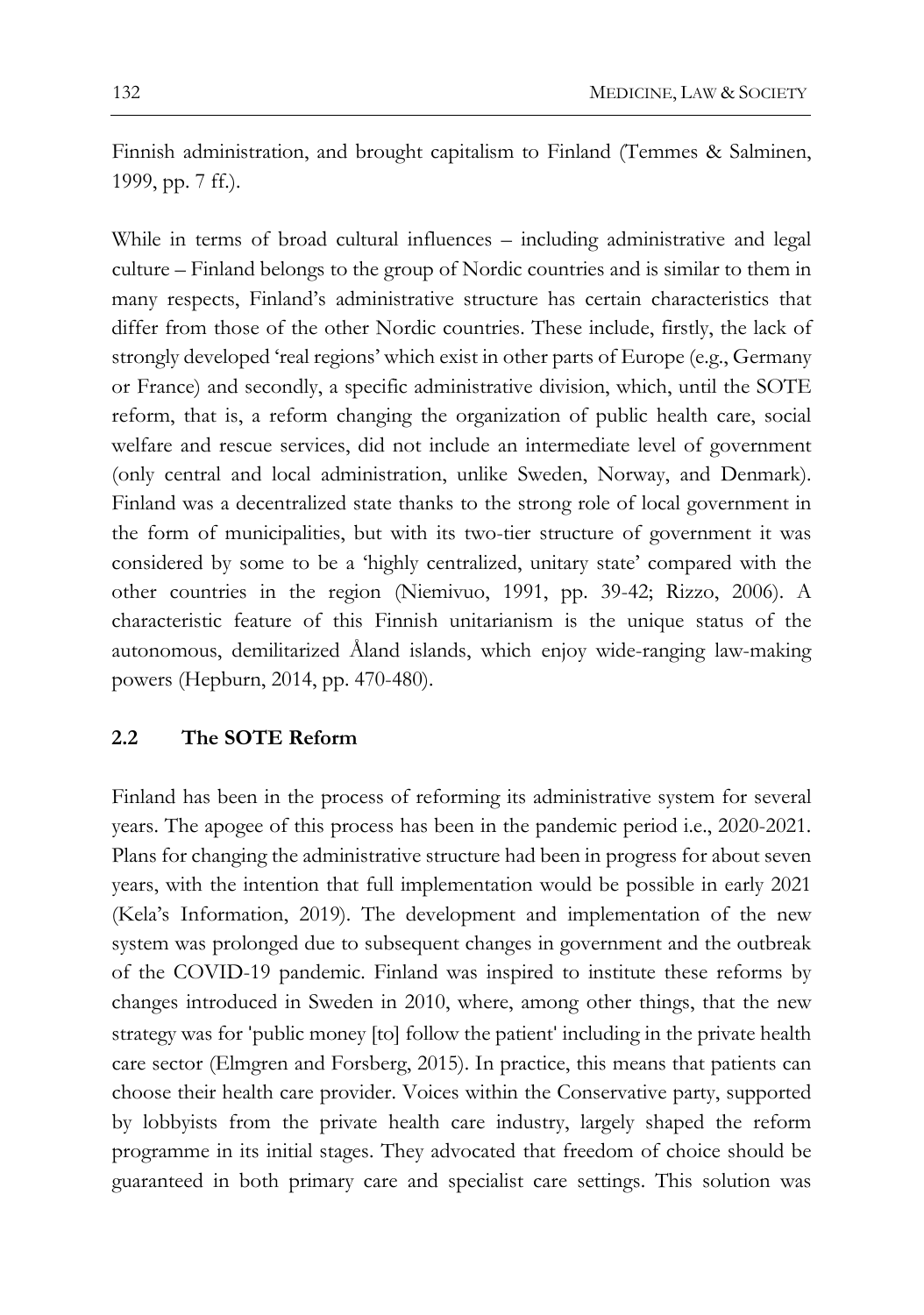strongly criticized in 2017 by expert circles involved in the Finnish health care system. Complex negotiations and consultations with stakeholders resulted in changes developed in 2020 that also included specialized care. However, a number of safeguards were put in place to prevent the danger of 'cream skimming', which means selecting patients based on profitability. In this way, the private sector could capture 'good patients' who generate high profits and low costs, while burdening the public sector with 'bad patients', whose treatment involves high risks and costs (Werbeck et al., 2020).

Finland's plans to modernize its health and social care system have involved significant political turmoil and led to the downfall of more than one government. Sanna Marin's current government is the fifth to undertake this large-scale health and social care reform. Particularly admirable is the current government's tireless pursuit of completing the reform process regardless of the party constellation in power. The culmination of the reform process is coming at a particularly difficult and volatile time, both nationally and globally, regarding the multilevel efforts being made by regional and international organizations to deal with the effects of the Covid-19 pandemic. This is important because the reform itself is not limited to management mechanisms and transferring certain powers from the municipal level to a new intermediate level (counties). Rather, its goal is to transform the system for providing public services, and in fact, in a broader European perspective the changes being introduced in Finland are considered as the largest ever social and health care reform (Fin. *Sosiaali- ja terveydenhuoltouudistus*, SOTE-reform).

The reform is comprehensive. On the one hand, it is designed to help reduce costs. It also responds to demographic changes in Finnish society, caused not only by the country's ageing population, declining birth rate, and changes in the distribution of the population within the country. An increasing number of Finnish municipalities, especially those located at the periphery of Europe, i.e., in the north of the country, are becoming depopulated. For many years, based on interdisciplinary research in economics, health care, sociology, public administration and other similar fields, Finnish decision-makers have contemplated a more thoughtful system of delivering public services that would respond effectively to the changing social reality and even anticipate changes; that system included specific regulatory changes to significantly modernize the public service delivery system, including health care services.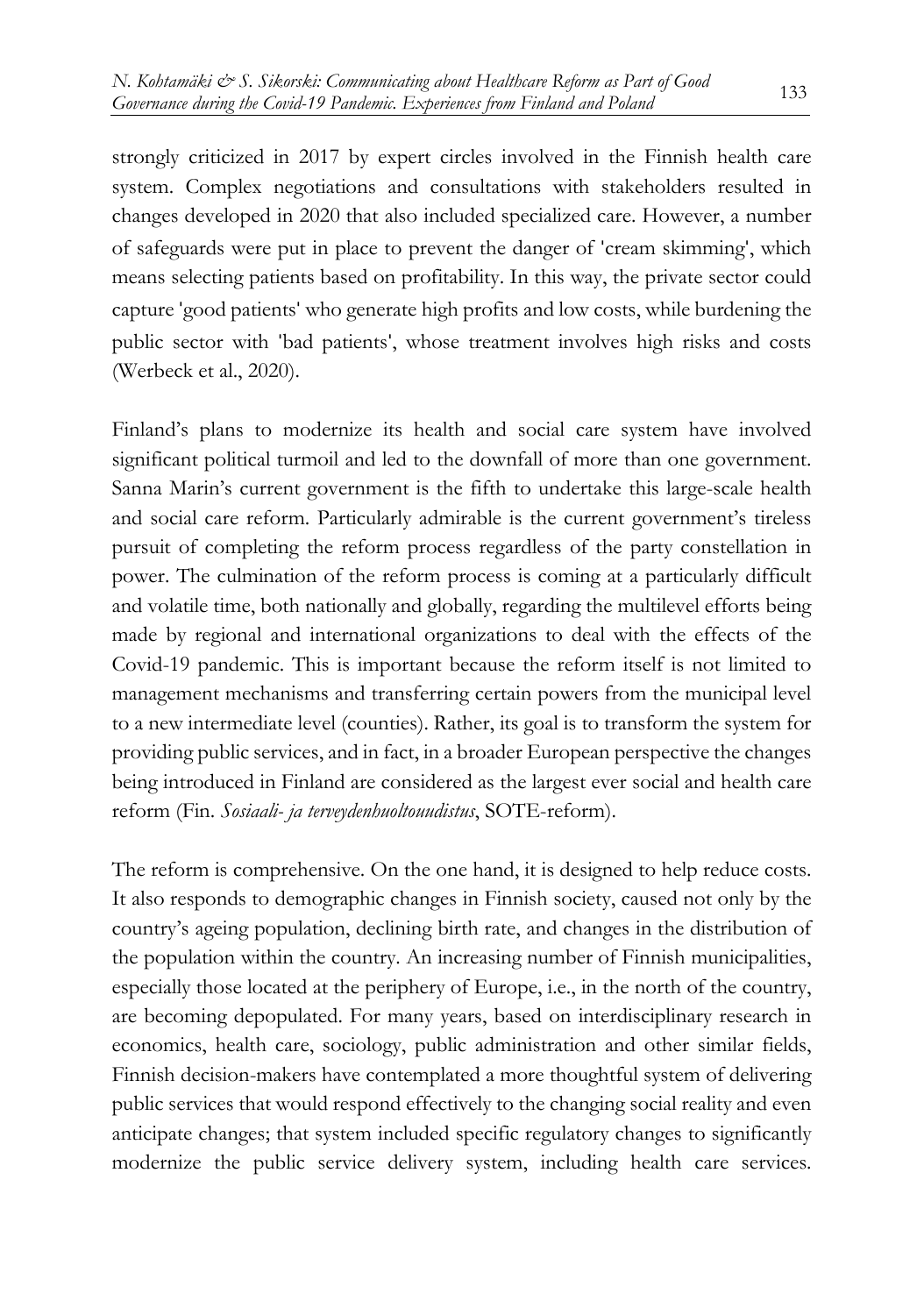Repeatedly, proposed projects have failed to garner the necessary support from the Finnish Parliament, the Eduskunta. The SOTE reform is primarily designed as a way of effectively delivering various types of services to citizens while systematically reducing costs. The projected cost reduction in the long-run is expected to reach as much as  $f(4)$  billion.

On the other hand, health care governance must transition away from the municipal level to the intermediate level, which previously did not exist in Finland's administrative system. This is bringing the system closer to the models of other Nordic countries. The government has introduced what are known as wellbeing services counties. The government's proposal for legislation on establishing these and reforming the organisation of health care, social welfare and rescue services, submitted to Parliament on 8 December 2020, was adopted by the Eduskunta on 23 June 2021. The counties will be established as soon as possible after the adoption and approval of the relevant acts, which will enter into force in stages, from 1 July 2021 to 1 January 2023.

### **2.3 Informing the public about the Reform Process**

Information on the SOTE reform has appeared regularly on the website of the Finnish Ministry of Health. The individual draft laws were made available in Finnish during the successive stages of the reform. The drafts are still accessible on a special website created by the government: *Sote-uudistus*. The most important element is the availability of all the legislative drafts leading up to the final bill (Fin. *Lakiluonnos*), from June and October 2020, as well as the final bill itself that was approved by the Eduskunta in June 2021. All the documents are made available as pdf files. They were also extensively discussed in the press and on television, with the Prime Minister of the country playing a leading role, responding to the concerns raised in the public debate. Other institutions important to health care have also been involved in the information process, most notably Kela, which provided information phones and e-mail addresses. Kela, the Social Insurance Institution of Finland, is a governmental agency that provides basic economic security for everyone living in Finland. Similar information channels were provided within the Ministry of Health and the reforms online platform.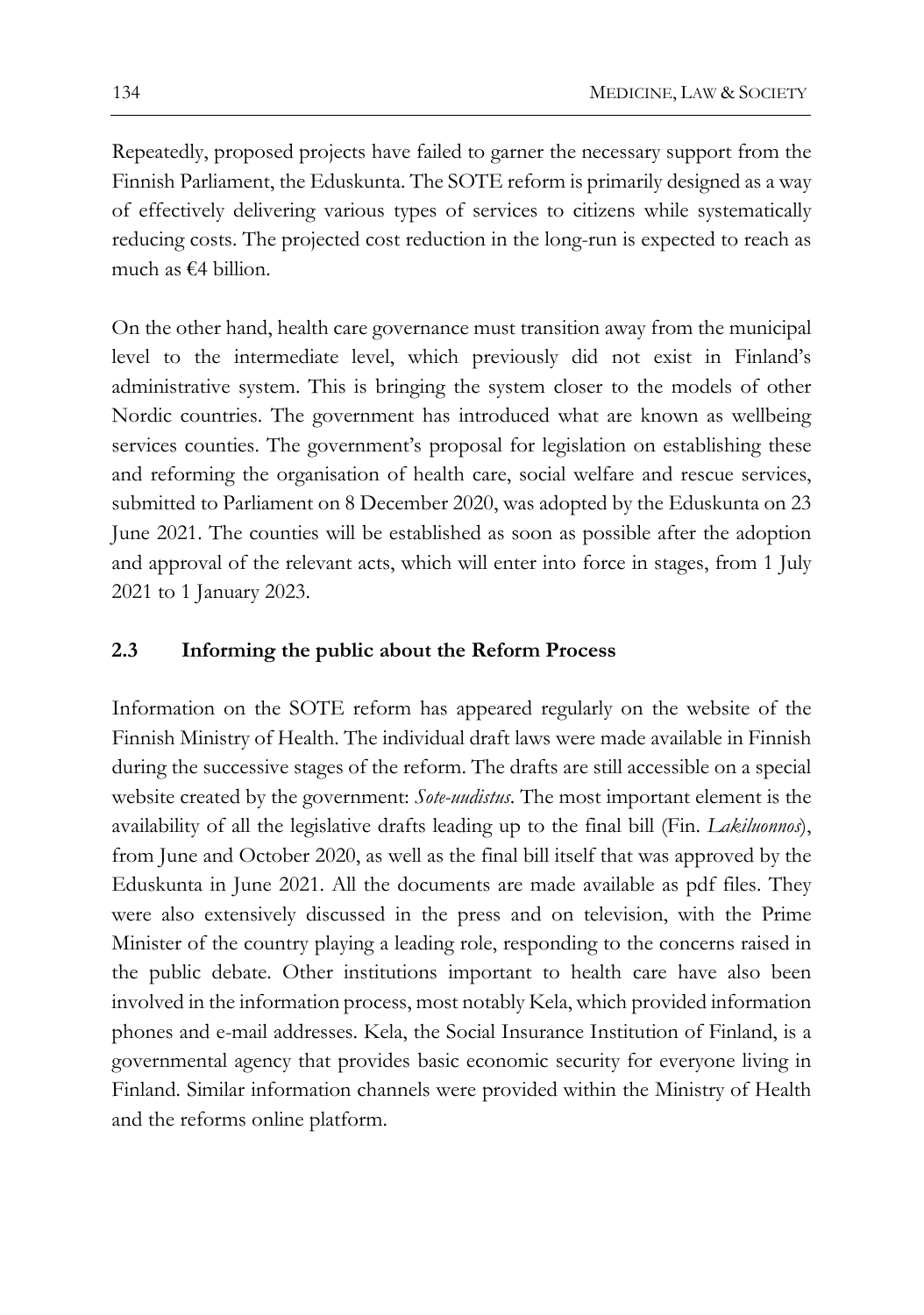The Finnish Parliament has also been involved in disseminating information about the reform process. Documents concerning the project were systematically published in advance on the Eduskunta's website. In addition to the dozens of tabs in Finnish and Swedish that have been checked as part of this analysis, the Soteudistus website contains five basic thematic blocks in English. There are no translations of the normative acts mentioned above, but full information on the reform is published together with a set of questions and answers. There is also an information package published on dozens of sites that have been regularly updated in recent months (since June 2020). Most of that information includes personal contact information.

# **3 Case Study: Poland**

# **3.1 Background Considerations**

Currently, several systemically important changes are being prepared within the Polish health care system. However, due to the limited scope of this article, it is not possible to analyze how information is provided in connection with all those changes. We chose one reform which is of special importance and has far-reaching consequences for society: the project for the reform of medical entities providing hospital services. Our analysis is supplemented by material provided by the Paweł Adamowicz Association of Polish Cities (Pol. *Unia Metropolii Polskich im. Pawła Adamowicza*), thanks to which it was possible to assess the scope of information made available by the central administration on the reforms under way in the hospital sector, as well as the manner in which consultations with stakeholders were carried out. Unlike Finland, the information made available to the public in Poland, e.g., via websites, is very limited. This difference in the implementation of one of the basic postulates of good governance, i.e., providing information about planned changes, is already evident at the stage of a preliminary analysis. And this issue is particularly important in a crisis. The Covid-19 pandemic has caused a surge in the interest citizens are taking in health care, suggesting that it would be natural for public administration bodies to provide extensive public information to maintain and strengthen citizens' trust and confidence in the state and specific legislative acts.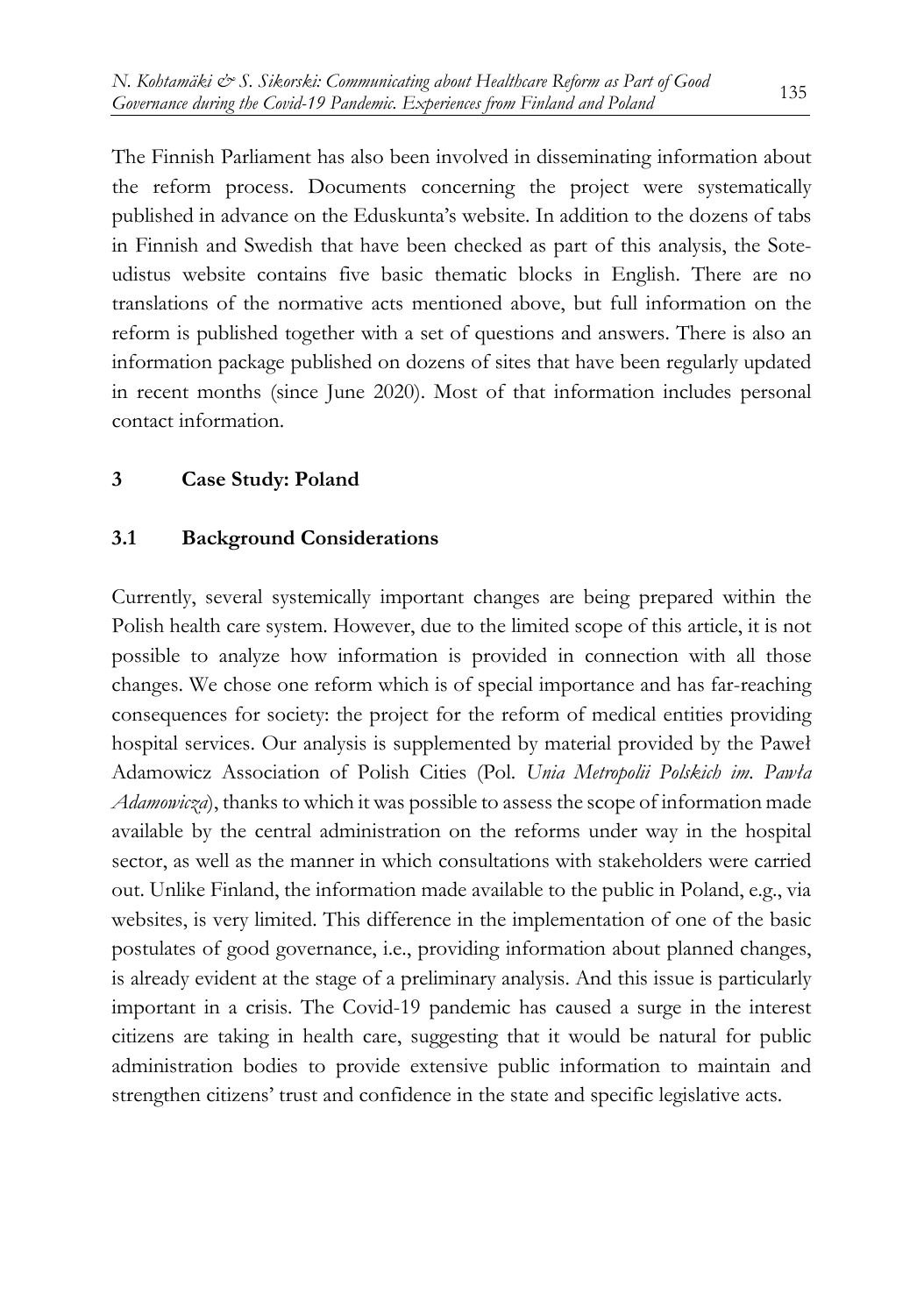As mentioned in the introduction, in the decision-making processes of a democratic state, the provision of information and public consultations are of vital importance. Special emphasis should be placed on those processes that supplement the legal order with general and abstract norms, i.e., lawmaking activity as broadly understood. Here, the leading role is played by the legislature, although the supreme executive bodies are also extremely important, since they implement the law-making policy of the state, execute laws, supplement the national legal order with widely understood sources of international law, and issue executive acts (Banaszak and Bernaczyk, 2012). The doctrine of constitutional law stresses that, in the parliamentary system characteristic of liberal democracies, the government (in Poland: Council of Ministers, Pol. *Rada Ministrów*) implements state policy by exercising legislative initiative, which increasingly involves the transposition of EU law into the domestic normative order (Nowak, 2005). The ministry responsible for a given subject matter prepares a draft normative act. Responsibility for this extends not only to the draft legal act itself, but also to its underlying assumptions (Bodnar, 2018).

#### **3.2 The Concept of open government**

A state that bases its functioning on the availability of information about its activities and the participation of citizens is a state that implements the concept of 'open government'. As mentioned above, this concept is a permanent component of Finnish administrative culture. Its core element is to provide citizens with access to information and data held by public entities. Open government activities are characterized by a readiness to cooperate with social and institutional partners, both in external and internal relations, thereby contributing to increasing transparency in the public sector, efficiency, and public trust in public authorities. Indirectly, these changes also result in economic growth, as has been confirmed by empirical studies conducted periodically, including by the OECD (OECD, 2016).

From the Polish perspective, open government is of foreign origin, though it is not – considering Polish constitutional and legal solutions – something completely unknown. Nevertheless, there is no single consistent institution of constitutional law in this respect (OECD, 2015). Open government manifests as the principle of transparency of administrative activities. In practice, transparency means that the public has access to relevant and up-to-date information about the government's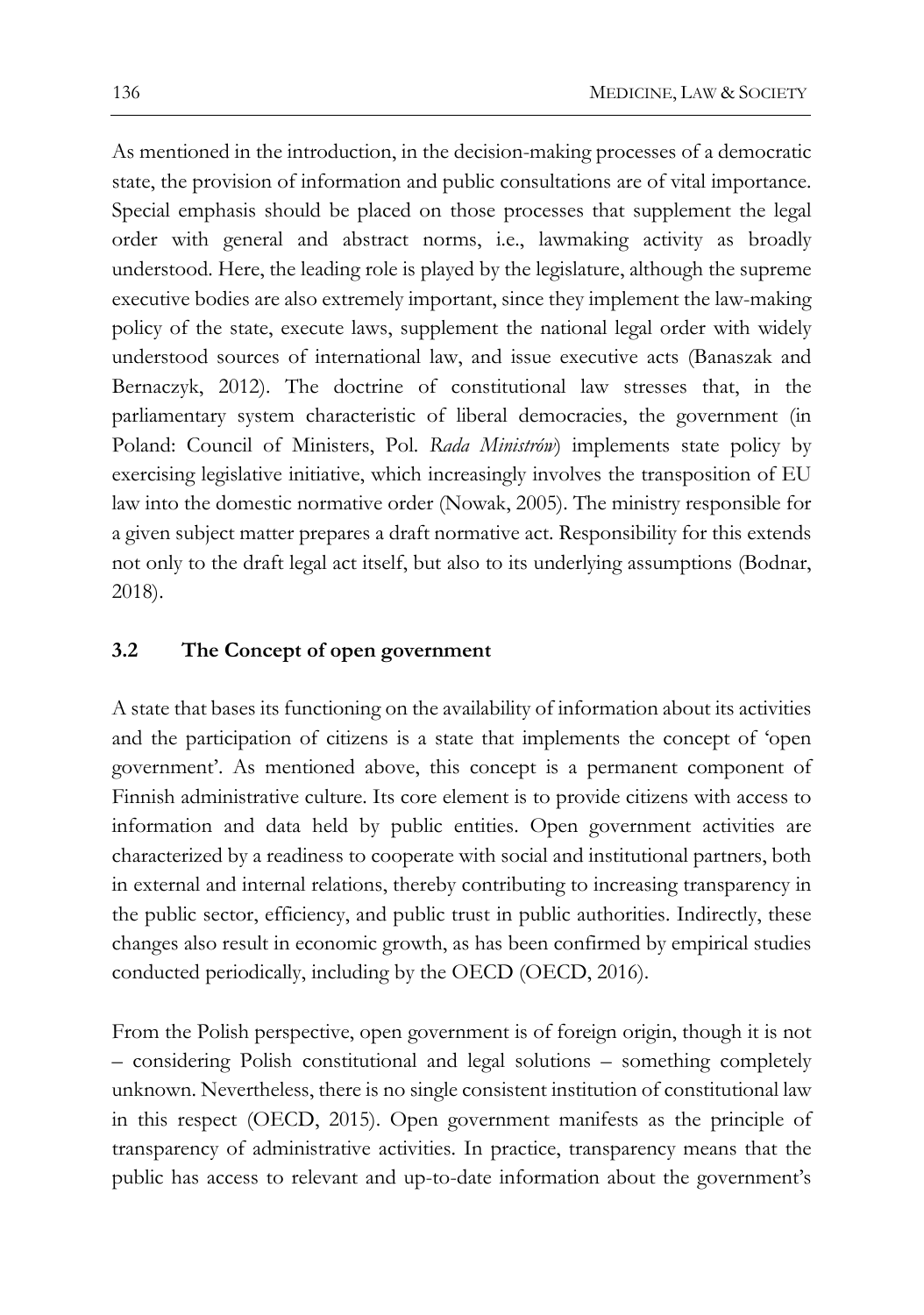activities. Also of importance are the principles of accountability (whereby government officials are traceable and responsible for their actions), and of openness (in accordance with which the government listens to the opinions of citizens and businesses and takes them into account when creating and implementing government policy) (Candy & Vergez, 2003, p. 3).

Another view of open government assumes that the administration should apply pluralistic principles of governance. It should be open and should empower local communities and groups by applying the principle of subsidiarity, both at the local and societal levels. Through a process of including as many potentially interested groups as possible, links are developed between decision-makers and the public. Transparent public policymaking co-creates 'public value', which can be understood as a common good for all citizens, but also for public and private institutions, businesses, and various non-formalized groups participating in public governance in democratic states (Botterman et al., 2008, pp. 8-10; Wiśniewska, 2017, pp. 54 ff.; Herman & Konopka, 2013, p. 36). The essence of creating such 'public value' is broad participation and a 'communitization' of socially important phenomena, such as the need for reform or the optimization of health care services. These belong to the most important group of concerns, alongside, for example, education and science (Harlow & Rawlings, 2014, pp. 322 ff.).

Concerning health care reform, the key player is the Minister of Health, who has detailed competencies for shaping healthcare policy, defined at the statutory level. These include the power to direct, supervise, create, and control subordinate bodies. The Minister of Health takes legislative initiative in health care (Urbaniak, Wojtyła-Buciora & Klimberg, 2016, p. 49), and therefore, in relation to the concept of good governance, the dimension of designing normative acts is crucial; in democratic countries this should relate directly to citizens being informed, consulted, and empowered to participate (Mojak, 2002, p. 317).

# **3.3 Informing about the reform process**

On 23 December 2020, the Minister of Health issued an 'Ordinance on the establishment of a team for the preparation of legislative solutions regarding restructuring of medical entities carrying out medical activities in the type of hospital services' (Ministerstwo Zdrowia, 2020). Pursuant to  $\{(1, 1)\}$ , a team was appointed to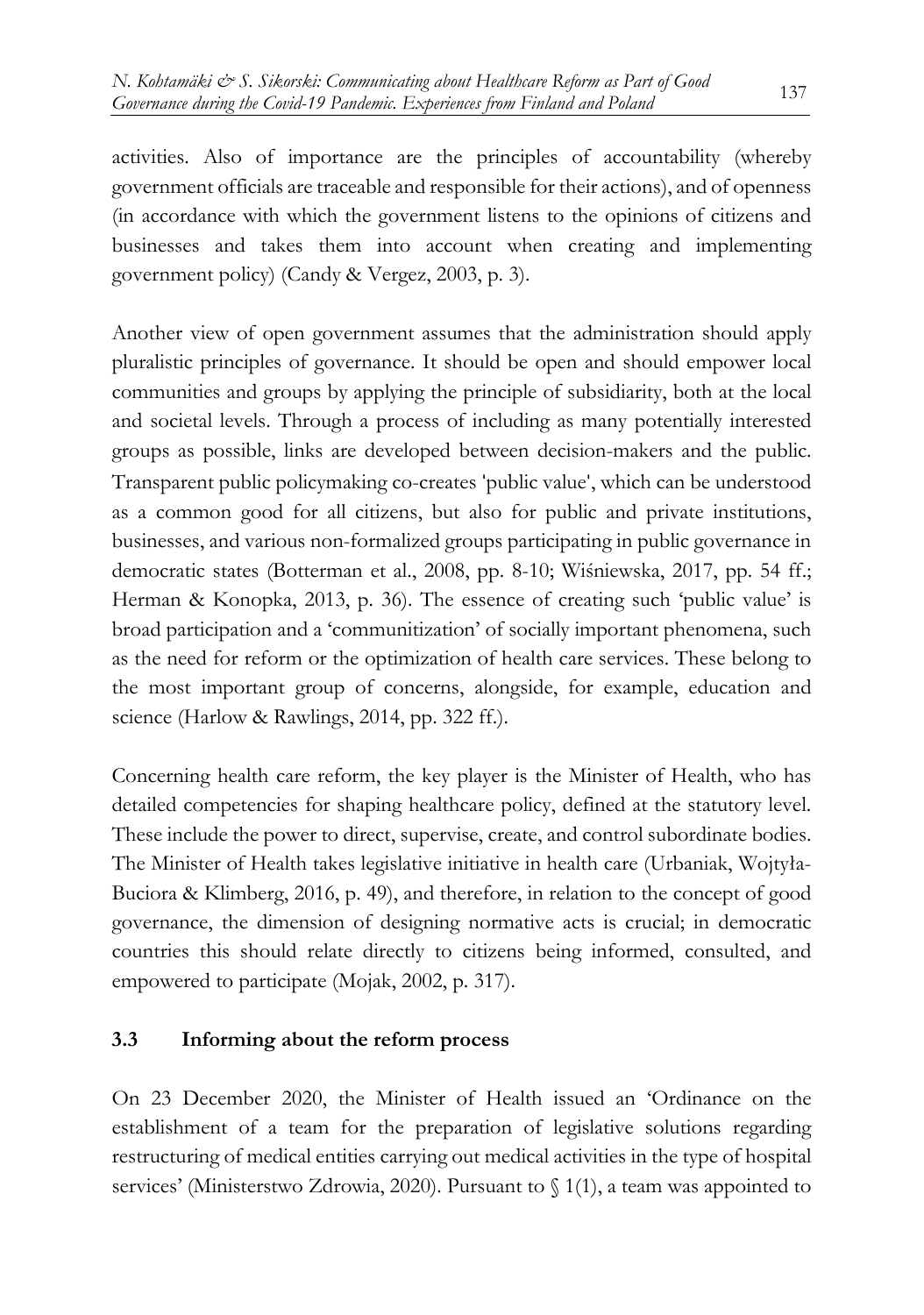prepare legislative solutions concerning a restructuring of medical entities conducting medical activity in the type of hospital services. The team was tasked with developing and presenting assumptions on such a restructuring for the approval of the Minister of Health, and then drafting a bill with a justification (§ 3). Pursuant to the disposition of  $\S$  6(1), the Chairman of the team presented the assumptions in the form of a document: 'Reform of hospitals in Poland. Status of the project'. This material was submitted for consultation but was not published on the website of the Ministry of Health.

It is also a serious shortcoming that the team consisted exclusively of representatives of the Ministry of Health, the National Health Fund (Pol. *Narodowy Fundusz Zdrowia*, further: NFZ), Bank Gospodarstwa Krajowego (BGK) and the Agency for Industrial Development (Pol. *Agencja Rozwoju Przemysłu*), i.e., central administration bodies. This means that the team did not include any representatives of local government, which in most cases are the founding bodies of medical entities providing hospital services. However, a series of meetings were held with representatives of organizations that bring together local government units, including the Paweł Adamowicz Union of Polish Cities. These meetings, to some extent at least, ameliorated the non-inclusive nature of the team itself.

In February and March 2021, at meetings of the joint parliamentary Committees on Local Self-Government and Regional Policy, Health Committee and the Committee on Local Self-Government and State Administration, the Minister of Health provided information on the preparation of legislative solutions concerning the restructuring of medical entities performing medical activities in the type of hospital services. Also, in March 2021, public hearings were held on the hospital reform included in the National Reconstruction Plan, during which representatives of local self-government made numerous critical comments to the document: 'Reform of Hospitals in Poland. Project Status'.

On 31 May 2021, the assumptions of the reform were presented in the form of another document entitled 'Assumptions of the reform of medical entities carrying out medical activities in the type of hospital services' (Ministerstwo Zdrowia, 2021b). This document was posted on the website of the Ministry of Health, even though what was posted constituted only assumptions that had not yet taken the form of legislative proposals. This happened despite the wording of  $\S$  6(2) of the above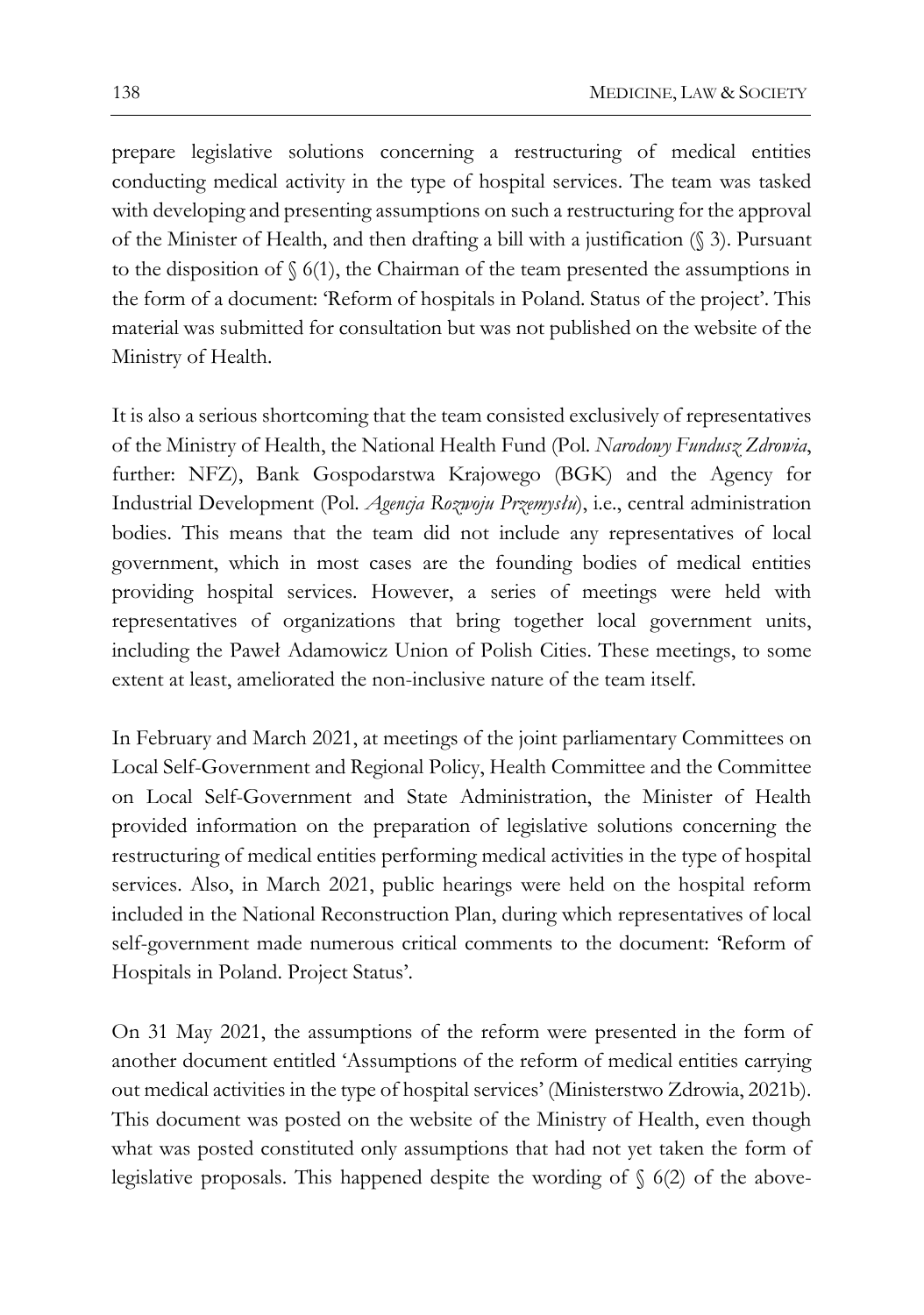mentioned Ordinance of December 2020, according to which a complete bill was to be presented by no later than 31 May 2021. The reform assumptions were the only document presented on the ministerial website. In contrast to the Finnish example, it is therefore not possible to chronologically follow the successive stages of how citizens were informed about the planned changes (Ministerstwo Zdrowia, 2021a).

The information provided on the Ministry of Health website regarding the reform is only available in Polish. There are no 'open' consultation or information channels for those interested in detailed data on the specific intentions of policy makers. The transparency of the information process should therefore be assessed unfavorably. Also, the information provided is concise in nature. No communication channel is provided for those interested in the reform, as is the case in wealthy welfare states (Pedersen and Kuhnle, 2017). Another example apart from the Nordic countries could be Germany, where most often special office infolines and email boxes are provided when changes are proposed in areas of particular importance to citizens; to these detailed queries can be sent (Bundesministerium für Gesundheit, 2017).

Unfortunately, this way of communicating about health care reform does not correspond to the assumptions of good governance, in which openness plays a key role. The actions of public authorities should be seen through the prism of caring for the dignity of citizens, who are the subjects, and not the objects, of decisionmakers. This fits in with the aforementioned concept of 'public value'. The dignity of citizens can only be guaranteed if they have a choice, and the issues of a wellfunctioning health system play a key role in this context. In the words of U. Comite, it should be emphasized that it is '(...) the indicators related to our state of health (...) allow the country to enhance us: life expectancy at birth, the quality of life free from diseases and disabilities, the ability to keep a good state of health, psychological wellbeing, the possibility to express feelings and emotions, the attitude towards environmental preservation. Governments, therefore, need to invest in health systems in order to grant their citizens the freedom to fully realize objectives and ambitions, because the higher purpose of a healthcare service is to offer its users the best opportunities to choose the life they desire' (Comite, 2020, p. 39). Changes to the health system that take place without or with limited public consultation diminish freedom of choice and violate the dignity of the individual, both of which are crucial for the development of societies. In such case, decisions are made 'above' or 'alongside' citizens (OECD, 2014, pp. 34 ff.; Parvin, 2018, pp. 34 ff.).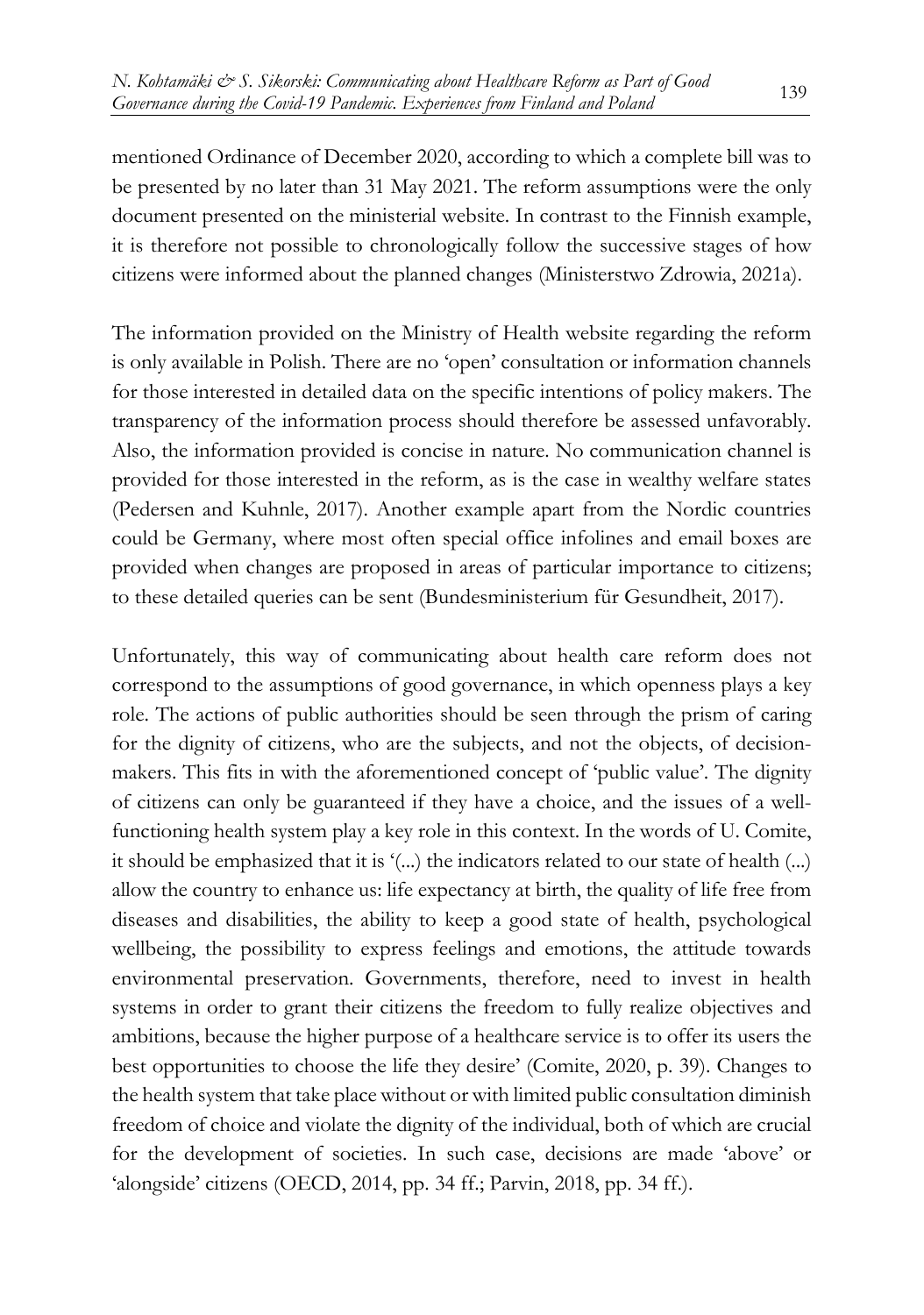#### **3.4 Controversies**

The problem of the indebtedness of medical entities providing hospital services explains the government's motivation to reform the hospital system in Poland, and that problem is directly determining the government's information policy in this respect. In a judgment of 20 November 2019, ref. no. K 4/17, Poland's Constitutional Tribunal found that the provision of Article 59(2) of the Act of 15 April 2011 on medical activity (Act of 2011) is incompatible with the Constitution of the Republic Poland to the extent that it obligates a local government unit that is a creating entity of an Independent Healthcare Facility (Pol. *Samodzielny Publiczny Zakład Opieki Zdrowotnej*, further SPZOZ) to cover the SPZOZ's net loss resulting from the introduction of universally binding regulations (Constitutional Tribunal, 2019).

This provision expired 18 months after the date of publication of the judgment, on 29 May 2021. In that judgment, the judges of the Constitutional Tribunal stated explicitly that SPZOZs are in debt due to the defectiveness of the mechanism by which the National Health Fund (NFZ) finances services. This concerns both quantitative grounds (the number of services questioned by the NFZ) and qualitative grounds (the NFZ pays less than the actual costs of individual services). The judges also stated that the widespread indebtedness of SPZOZs running hospitals, the size of their debts, and the periodical provision of 'debt relief actions' (e.g., in 2005) are the 'crowning proof' that the funds the NFZ transfers to hospitals are inadequate to cover the costs of the services hospitals provide. Therefore, SPZOZs should not be obliged to cover those losses.

Three solutions should be noted when analyzing the options proposed as part of hospital reform in Poland. The first is that the State Treasury (Pol. *Skarb Państwa*), the National Health Fund or the Hospital Development Agency (Pol. *Agencja Rozwoju Szpitali*) will take over the supervision of all public hospitals and the assets they need to function, regardless of the current form of ownership (Ministerstwo Zdrowia, 2021b, p. 16). The second involves either a change of the creating entity, but without a takeover of assets, or an obligatory transformation of hospitals into capital companies in which the State Treasury acquires 51 percent of the shares (Ministerstwo Zdrowia, 2021b, p. 18). The third option envisages the possibility of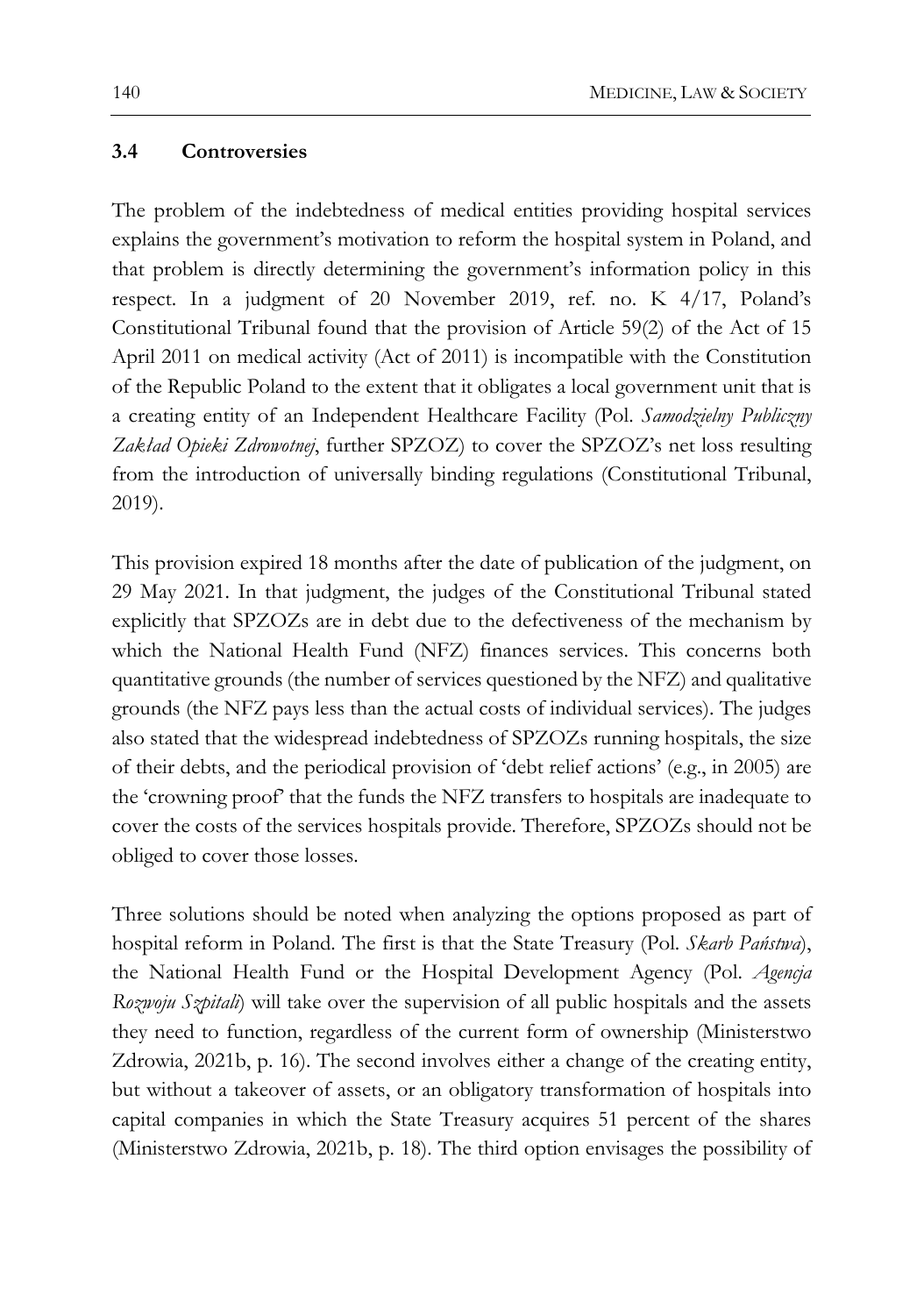a newly-established Hospital Development Agency taking over the management of hospitals temporarily.

These proposals from May 2021 show that the opinions expressed in the public hearings held in March 2021 have not been considered, which means that those consultations were merely a facade. Once again, there has been a violation of the basic principles of 'good governance' proposed in the literature on administrative law and in the documents of international organizations. Significantly, taking hospitals away from counties and provinces would both undermine the already weakened constitutional position of local self-government in Poland and would violate the constitutionally granted principle of decentralization, as well as the provisions of the European Charter of Local Self-Government (especially Articles 3(1) and 7(2); Lipowicz, 2019).

# **4 Conclusions**

The responsibility of those in power is exercised in part based on how they inform and consult the public about particular decisions, including above all those that involve legislative changes in areas of vital importance for society. A lack of information undermines the reputation of, and public trust in, public administration bodies, which are crucial to the legitimacy of reforms. Presently, it is widely accepted that an important element in legitimizing the functioning of public administration is its authority – that it consists of bodies that develop and implement reforms that are important for citizens in a credible, disciplined way. That authority cannot exist without having specialized officials and technocrats in the public administration system (Busuioc & Lodge, 2017, pp. 91 ff.).

Under the Polish Constitution, there are two types of public administration – central government administration and local self-government administration. Neither of them is 'more important' than the other. A minister such as the Minister of Health is not a superior of local government, but simply belongs to another section of public authority, and is obliged to cooperate with local government in good faith. Dictating fundamental changes based on false or incomplete data undermines citizens' trust in public authorities. Importantly, any fundamental reform of the health care system, as the pandemic has shown, is fraught with difficulties, and must be carried out carefully and with proper foresight. The experience of earlier fundamental systemic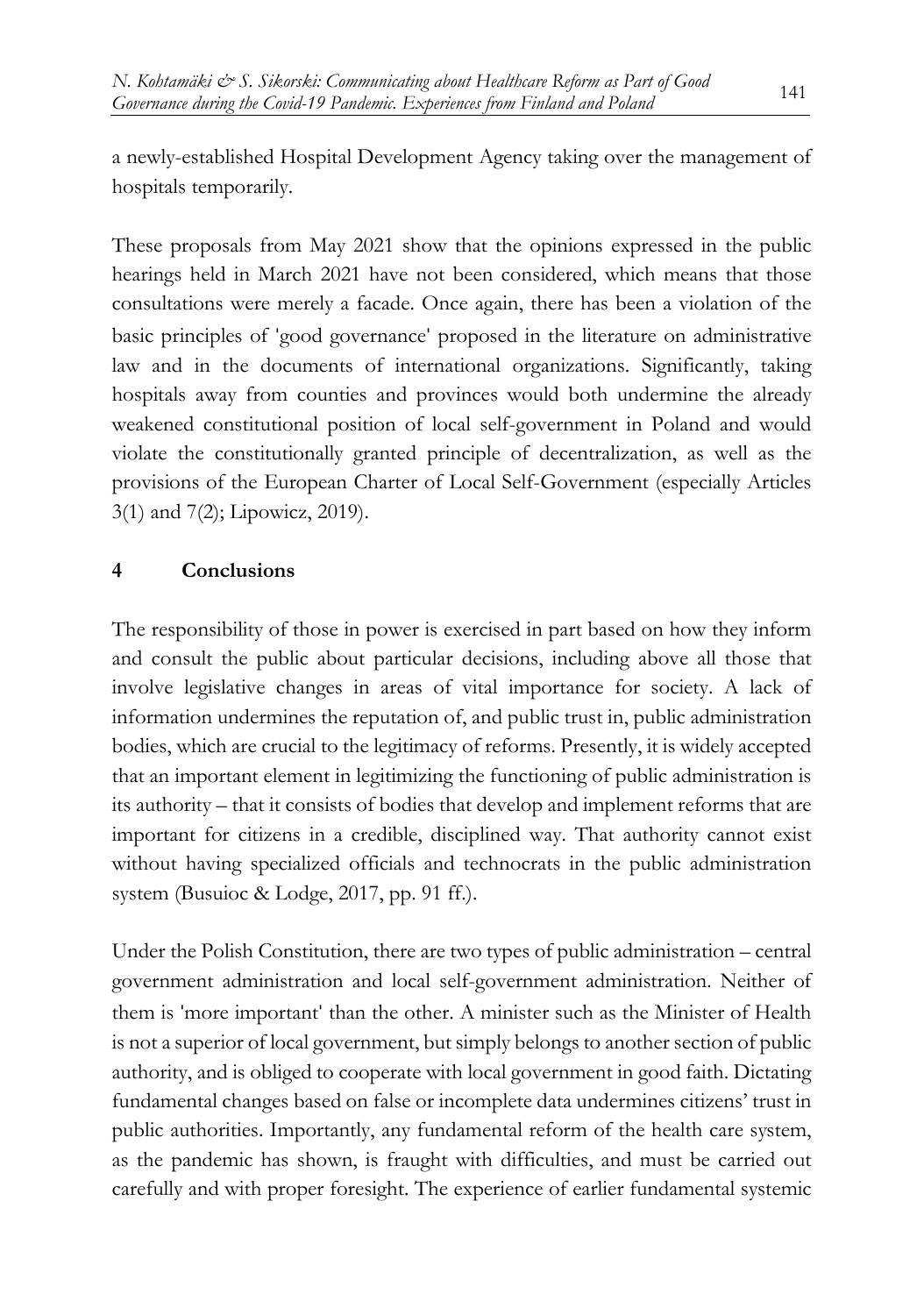reforms in Poland indicates that such reforms should take two to three years and should include wide-ranging consultations. Using the pandemic as a ruse to 'push through' draft legislation without proper public consultation is a violation of good governance.

The Finnish reform has been implemented in several stages over several years (the first assumptions were made in the early 2000s). This was not the original goal of those in power, and the implementation of the SOTE reform resulted in the resignation of several governments. The reason for this was the laborious elaboration of individual elements of the plan. Yet, such a long process has its advantages. It allows the public to become properly acquainted not only with the individual stages of the reform, but also with the concrete proposals of the government.

It was not the intention of the authors of this text to analyze the health care reform being conducted in Finland and Poland, because the health care systems in the two countries are built on different principles. Instead, the intention was to show practices that are part of European public management during a pandemic, when national governments decide to make revolutionary reforms in the health system, crucial for all citizens. In the case of Poland, one might reasonably conclude that the pandemic crisis has been used an excuse for the authorities to carry out reforms 'alongside' the citizens, without informing them properly, whereas in Finland it seems that the pandemic has not changed the existing information practices of the central administration. On the contrary, based on citizens' concerns about the crisis, efforts were made to make information publicly available through many channels and to address the concerns of as many groups as possible.

#### **Acknowledgements:**

This research was supported by a NCN (Narodowe Centrum Nauki / National Center of Science, Poland) grant entitled "The Legal Challenges of Innovative Public Governance" (Project No. 2018/30/M/HS5/00296).

#### **Legal Sources**

Bundesministerium für Gesundheit (Germany) (2017) 'Öffentliche Konsultation zu Anforderungen an die Arzneimittel-Verordnungssoftware', [Online] at: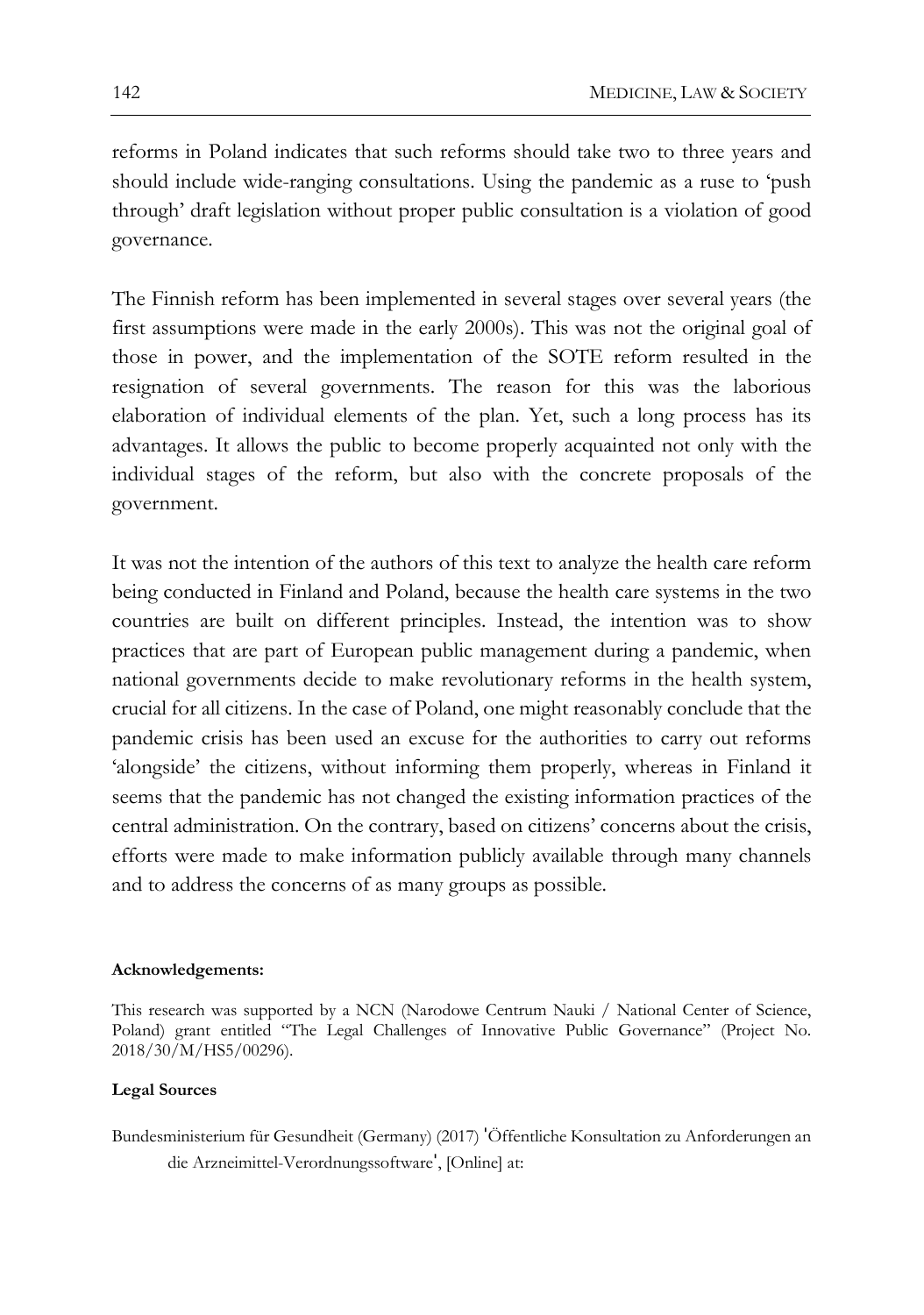https://www.bundesgesundheitsministerium.de/themen/krankenversicherung/arzneimittelv ersorgung/oeffentliche-konsultation.html, accessed August 1st, 2021.

- Constitutional Tribunal, 'Wyrok Trybunału Konstytucyjnego z dnia 20 listopada 2019 r.', sygn. akt K 4/17, [Online] at: https://isap.sejm.gov.pl/isap.nsf/DocDetails.xsp?id=WDU20190002331, accessed August 1st, 2021.
- European Charter of Local Self-Government, 15.10.1985, European Treaty Series, No. 122.
- Ministerstwo Zdrowia (Poland) 'Raport w sprawie założeń reformy szpitalnictwa' [Report on the Assumptions of the Hospital Sector Reform], May 2021a, [Online] at: https://www.gov.pl/web/zdrowie/raport-w-sprawie-zalozen-reformy-szpitalnictwa, accessed August 1st, 2021.
- Ministerstwo Zdrowia (Poland) 'Założenia reformy podmiotów leczniczych wykonujących działalność

leczniczą w rodzaju świadczenia szpitalne' [Assumptions of the reform of medical entities carrying out medical activities in the type of hospital services], May 2021b, [Online] at: https://www.gov.pl/web/zdrowie/raport-w-sprawie-zalozen-reformy-szpitalnictwa, accessed August 1st, 2021.

- Ministerstwo Zdrowia (Poland) 'Zarządzenie Ministra Zdrowia z dnia 23 grudnia 2020 r. w sprawie utworzenia Zespołu do spraw przygotowania rozwiązań legislacyjnych dotyczących restrukturyzacji podmiotów leczniczych wykonujących działalność leczniczą w rodzaju świadczenia szpitalne' [Ordinance on the establishment of a Team for the preparation of legislative solutions regarding restructuring of medical entities carrying out medical activities in the type of hospital services] (Official Journal of the Minister of Health of 23.12.2020, item 120).
- Ministry of Transport and Communications (Finland) 'Digital Infrastructure Strategy: Turning Finland into the World Leader in Communications Networks' October 2018, [Online] at: https://www.lvm.fi/en/-/digital-infrastructure-strategy-turning-finland-into-the-worldleader-in-communications-networks-985076, accessed August 1st, 2021.
- OECD, 'Innovative Citizen Participation and New Democratic Institutions. Catching the Deliberative Wave', Highlights 2020, [Online] at: https://www.oecd.org/gov/opengovernment/innovative-citizen-participation-new-democratic-institutions-catching-thedeliberative-wave-highlights.pdf, accessed August 1st, 2021.
- OECD, 'Open Government. Data Review from Poland. Unlocking the Value of Government Data', September 2015, [Online] at: https://www.oecd.org/gov/open-government-data-review-ofpoland-9789264241787-en.htm, accessed August 1st, 2021.
- OECD, 'Open Government. The Global Context and the Way Forward', December 2016, [Online] at: https://www.oecd.org/publications/open-government-9789264268104-en.htm, accessed August 1st, 2021.
- Ustawa z dnia 15 kwietnia 2011 r. o działalności leczniczej [Act of 15 April 2011 on medical activity] (Journal of Laws 2021.711 of 16.04.2021).

#### **References**

- Abbott, K.W. & Snidal, D. (2000) Hard and Soft Law in International Governance, *International Organization*, 54(3), pp. 421-456, doi: 10.1162/002081800551280.
- Aman, A.C. (2001) The Limits of Globalization and the Future of Administrative Law: From Government to Governance, *Indiana Journal of Global Legal Studies*, 8(2), pp. 379-400.
- Banaszak, B. & Bernaczyk, M. (2012) Konsultacje społeczne i prawo do informacji o procesie prawotwórczym na tle Konstytucji RP oraz postulatu "otwartego rządu", *Zeszyty Naukowe Sądownictwa Administracyjnego*, 4, pp. 16-39.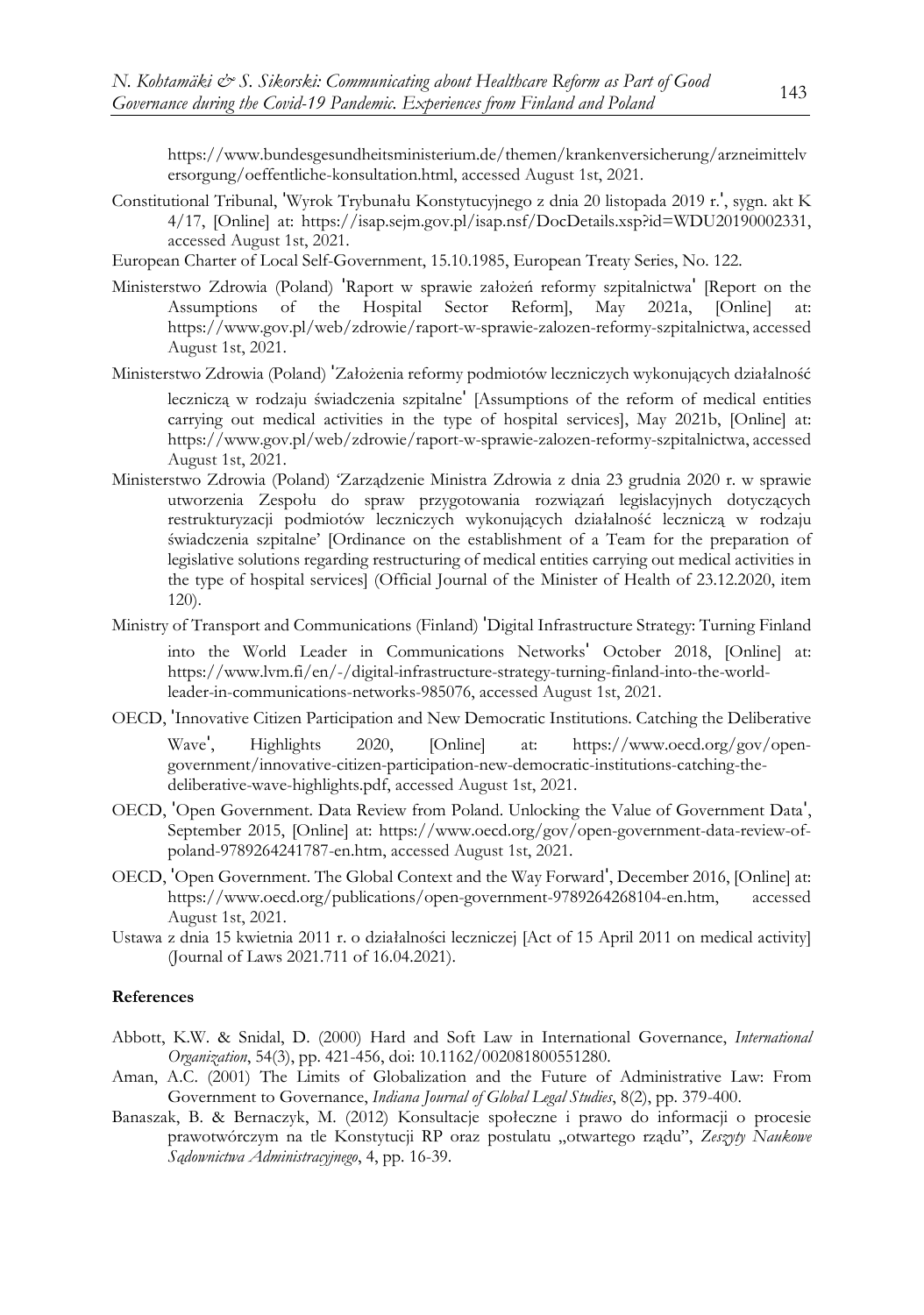- Bendixen, S. et al. (ed) (2018) *Egalitarianism in Scandinavia. Historical and Contemporary perspectives* (Cham: Palgrave Macmillan).
- Bhat, R.A. (2015) The Right to Information Act: A Tool for Good Governance, *Research on Humanities and Social Sciences*, 5(5), pp. 185-189.
- Bieleń, S. (2013) *Negocjacje w stosunkach międzynarodowych* (Warszawa: Aspra JR).
- Bodnar, A. (2018) *Wykonywanie orzeczeń Europejskiego Trybunału Praw Człowieka w Polsce. Wymiar instytucjonalny* (Warsaw: Wolters Kluwer).
- Botterman, M. et al. (2018) *Wartość dla obywateli. Wizja zarządzania publicznego w 2020 roku. Raport sporządzony dla Komisji Europejskiej*.
- Busuioc, M. & Lodge, M. (2017) Reputation and Accountability Relationships: Managing Accountability Expectations through Reputation, *Public Administration Review*, 77, pp. 91-100.
- Candy, J. & Vergez, C. (2003) Informowanie, konsultacje i udział społeczeństwa w tworzeniu polityki: Budowanie otwartego rządu w państwach członkowskich OECD, pp. 2-14.
- Chaminade, C. & Lundvall B.Å. (2019) Science, Technology, and Innovation Policy: Old Patterns and New Challenges, *Oxford Research Encyclopaedia of Business and Management*, [Online] at: https://vbn.aau.dk/en/publications/science-technology-and-innovation-policy-old-patternsand-new-cha (August 1, 2021).
- Comite, U. (2020) The Covid-19 Emergency in European Public Health: An Evaluation of Measures in the Transition from Healthcare Services to Healthcare Profiling, *Transylvanian Review of Administrative Science*, Special Issue, pp. 38-52, doi: 10.24193/tras.SI2020.3.
- Davaney, L. (2016) Good Governance? Perceptions of Accountability, Transparency and Effectiveness in Irish Food Risk Governance, *Food Policy*, 62, pp. 1-10, doi: 10.1016/j.foodpol.2016.04.003.
- Doktór, K. (2010) Transformacja w perspektywie socjologicznej, *Forum Socjologiczne*, pp. 15-29.
- Elmgren, P. & Forsberg, S. (2015) SOTE and Freedom to Choose, *Microeconomics: Policy. Aalto School of Business*.
- Esty, D.C. (2006) Good Governance at the Supranational Scale: Globalizing Administrative Law, *The Yale Law Journal*, 115, pp. 1490-1562.
- European Social Fund (2014) Promoting Good Governance, *European Social Fund Thematic Paper*, pp. 1- 14.
- Gassen, G.R. & Maurer, A. (2006) Von der Pheripherie ins Zentrum. Perspektiven finnischer Europapolitik – für Europa und Deutschland, *Diskussionspapier der FG 1*. SWP-Berlin, 18.
- Gisselquist, R.M. (2012) *Good Governance as a Concept, and Why This Matters for Development Policy*, United Nations University – WIDER. Working Paper, 30, pp. 1-36.
- Grzeszczak, R. (2015) The Concept and Practice of Good Governance in the European Union, *International Journal of Social, Behavioral, Educational, Economic Business and Industrial Engineering*, 9(2), pp. 449-453.
- Harlow, C. & Rawlings, R. (2014) *Process and Procedure in EU Administration* (Oxford and Portland: Hart Publishing).
- Hellman, M., Marjukka M. & Alanko, A. (2017) Declaring, Shepherding, Managing: The Welfare State Ethos in Finnish Government Programmes, 1950-2015, *Research on Finnish Society,* 10, pp. 9-22, doi: 10.51815/fjsr.110762.
- Hepburn, E. (2014) Forging Autonomy in a Unitary State: The Åland Islands in Finland, *Comparative European Politics,* 12(4/5), pp. 468-487, doi: 10.1057/cep.2014.10.
- Herman, A. & Konopka, D. (2013) Zarządzanie przez wartości drogą do zrównoważonego i społecznie odpowiedzialnego rozwoju, *Zeszyty Naukowe Uniwersytetu Szczecińskiego*, *Finanse, Rynki Finansowe*, Ubezpieczenia, 64, pp. 33-40.
- Hofmann, H.C.H. & Türk, A. (2007) The Development of Integrated Administration in the EU and Its Consequences, *European Law Journal*, 13, pp. 253-271, 10.1111/j.1468-0386.2007.00355.x.
- Joerges, C. (2002) The Law's Problems with the Governance of the European Market, in: Joerges and Dehousse (ed), *Good Governance in Europe's Integrated Market* (Oxford: Oxford University Press), pp. 3-34.
- Jungerstam, S. & Wentjärvi, A. (2019) Country Portrait: Finland. The Finnish Welfare State, *SozialNet*, [Online] at: https://www.socialnet.de/en/international/finland.html, (August 1, 2021).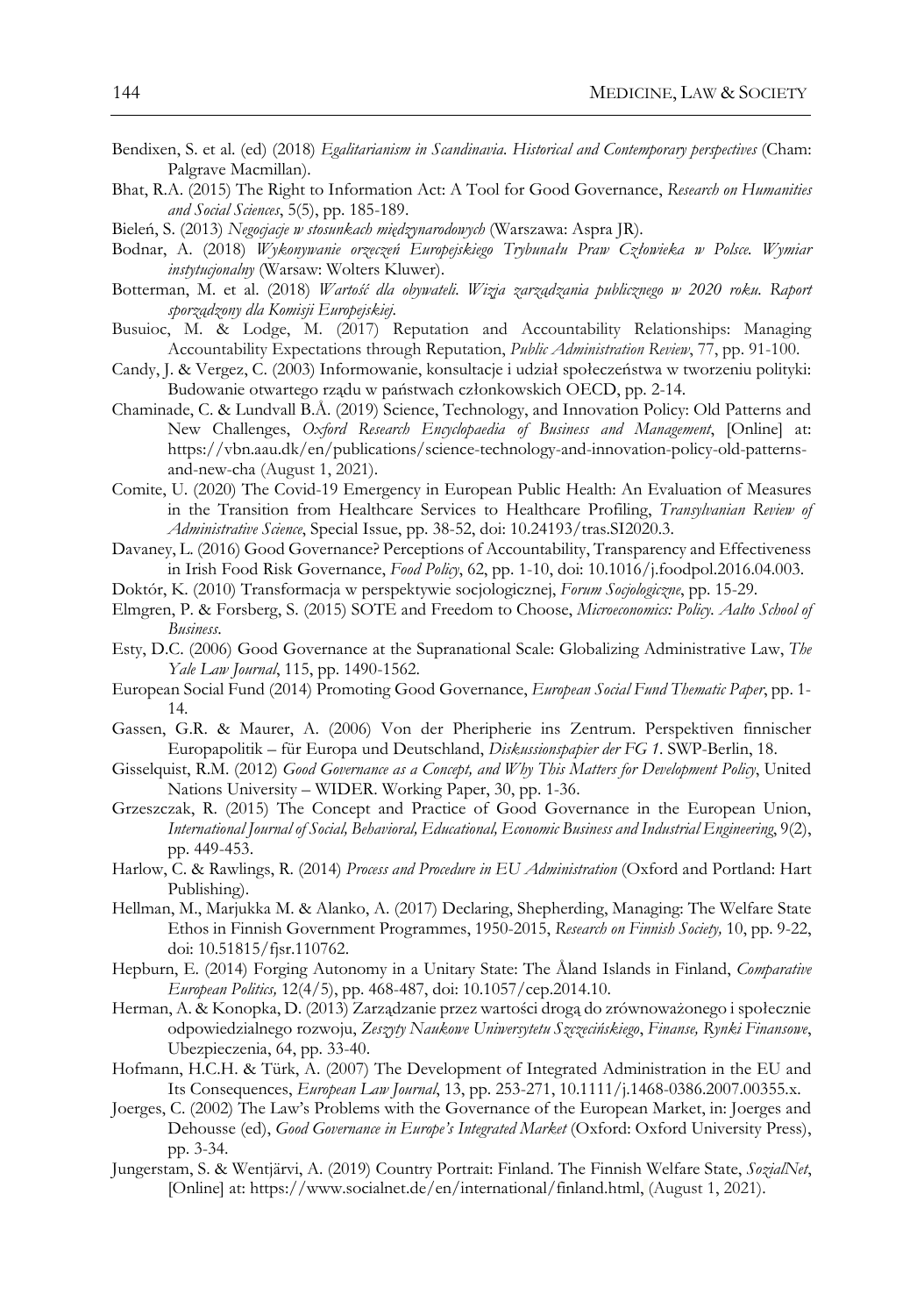- Kela's Information (2019) Kela is Helping to make the Sote Reform a Success, [Online] at: https://www.kela.fi/web/en/kela-and-the-health-and-social-services-sotereform?inheritRedirect=true, (August 1, 2021).
- Kwiatkowski, P. (2017) Soft Law in International Governance, *Adam Mickiewicz University Law Review*, 7, pp. 93-103.
- Lipowicz, I. (2019) *Samorząd Terytorialny XXI wieku* (Warszawa: Wolters Kluwer).
- Marsh, D. & Stoker G. (2010) *Theory and Methods in Political Science* (New York: Red Globe Press).
- Misztal, B.A. (1993) Understanding Political Change in Eastern Europe: A Sociological Perspective, *Sociology*, 27, pp. 451-470.
- Mojak, R. (2002) Skład, organizacja wewnętrzna oraz zasady i tryb funkcjonowania Rady Ministrów, in Bałaban (ed.) *Rada Ministrów. Organizacja i funkcjonowanie* (Kraków: Zakamycze), pp. 317.
- Möllers, C. (2006) European Governance: Meaning and Value of a Concept, *Common Market Law Review,* 43(2), pp. 313-336.
- Munshi, S. (2004) Concern for Good Governance in Comparative Perspective, in: Munshi and Biju (ed), *Good Governance, Democratic Societies and Globalization* (New Delhi: Sage Publications), pp. 33-53.
- Nanda, V.P. (2006) The "Good Governance" Concept Revisited, *The Annals of the American Academy of Political and Social Science*, 603, pp. 269-283.
- Niemivuo, M. (1991) Państwo a samorząd lokalny w Finlandii, *Ruch Prawniczy, Ekonomiczny i Socjologiczny*, 53, pp. 37-44.
- Nolen, N. & Stockebrandt, P. (2021) New Competences for the European Medicines Agency', CEP Policy Brief, 12, retrieved from: https://www.cep.eu/fileadmin/user\_upload/cep.eu/Analysen/COM\_2020\_725\_Europaeisc he\_Arzneimittelbehoerde/cepPolicyBrief\_New\_Competences\_for\_the\_European\_Medicine \_Agency\_COM\_2020\_\_725.pdf, (August 1st, 2021).
- Nowak, B. (2006) Implementation of Directives into Domestic Legal System. The Case of Poland, *Journal of Interdisciplinary Economics*, 17, pp. 289-312.
- Parvin, P. (2018) Democracy without Participation: A New Politics for a Disengaged Era, *Res Publica*, 24, pp. 31-52.
- Pedersen, A.W. & Kuhnle, S. (2017) The Nordic Welfare State Model, in: Knutsen (ed.), *The Nordic Models in Political Science: Challenged, but Still Viable?* (Bergen: Fagbokforlaget), pp. 249-272.
- Perrin, A.J. & Gillis, A. (2019) How College Makes Citizens: Higher Education Experiences and Political Engagement, *Socius. Sociological Research for a Dynamic World*, 5, pp. 1-16.
- Peters, B.G. (2021) Governing in a Time of Global Crises: The Good, the Bad, and the Merely Normal, *Global Public Policy and Governance*, 1, pp. 4-19.
- Petrova, T. & Aydin-Düzgit, S. (2021) Democracy Support without Democracy: The Cases of Poland and Turkey, Carnegie Endowment for International Peace, [Online] at: https://carnegieendowment.org/2021/01/05/democracy-support-without-democracy-casesof-poland-and-turkey-pub-83485, (August 1st, 2021).
- Radzik-Maruszak, K., Haveri, A. & Pawłowska, A. (2020) Pro-Civic Representation? Citizens' Participation in the Opinion of Finnish and Polish Local Councilors, *Transylvanian Review of Administrative Science*, 60 E, pp. 85-103.
- Rizzo, F. (2006) *Finnish Administrative Reforms in the 1990s: the Role of the Regional Councils within Regional Policy Governance*, [Online] at: https://erepo.uef.fi/handle/123456789/8459, (August 1st, 2021).
- Rosell, S.A. et al. (1984) *Governing in an Information Society* (Montreal: Institute for Research on Public Policy).
- Sjöblom, S. (2011) Finland: The Limits of the Unitary Decentralized Model, in: Hendricks et al. (ed.) *The Oxford Handbook of Local and Regional Democracy in Europe* (Oxford: Oxford University Press) pp. 241-260.
- Seckelmann, M. (2007) Keine Alternative zur Staatlichkeit Zum Konzept der "Good Governance", *VerwaltungsArchiv*. *Zeitschrift für Verwaltungslehre, Verwaltungsrecht und Verwaltungspolitik*, 98, pp. 30-53.